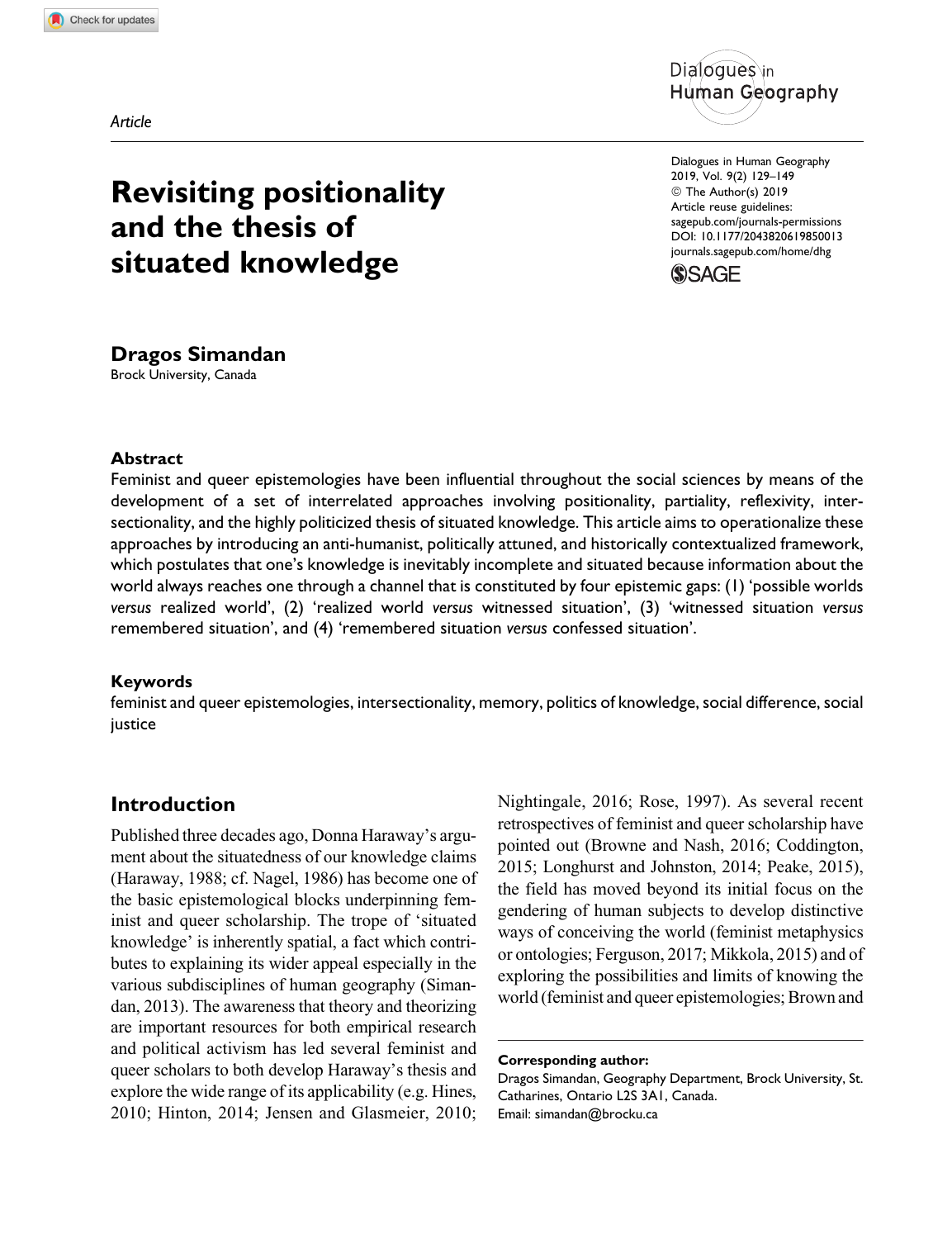Knopp, 2008; Cope, 2002; Daukas, 2017; England, 2015; Hughes and Lury, 2013; Stoetzler and Yuval-Davis, 2002).

The outstanding productivity of the thesis of situated knowledge in feminist and queer studies can be demonstrated by highlighting the wealth of recent research that has used it to articulate ideas of positionality, partiality, and specificity (Anderson et al., 2010; Hopkins, 2009; Kaspar and Landolt, 2016; Kohl and McCutcheon, 2015; Moser, 2008; Mukherjee, 2017; Pavlovskaya and St. Martin, 2007; Sidaway, 2000), subjectivity and reflexivity (Bondi, 2009; Faria and Mollett, 2016; Nagar and Geiger, 2007; Whitson, 2017), emotion and embodiment (Bartos, 2017; Billo and Hiemstra, 2013; Bondi, 2014; Butcher, 2012; Gorman-Murray, 2017; Hopkins, 2009; Nunn, 2017), betweenness, relationality, and power (Benson and Nagar, 2006; Cuomo and Massaro, 2016; Hesse-Biber, 2014; Sin, 2003), intersectionality and hybridity (Fisher, 2015; Hopkins, 2018; Kwan, 2004; Nash, 2017; Whatmore, 2002), as well as performance and performativity (Gregson and Rose, 2000; Nelson, 1999; Rose-Redwood and Glass, 2014).

Different researchers will have different understandings and operationalizations of the thesis of situated knowledge, some more useful in empirical work than others. Over the years, I developed my own framework for thinking through the situatedness of our knowledge claims and the purpose of this article is to share it with other scholars interested in this problematic. The argument is not premised on ranking and discarding alternative conceptualizations, but on the pragmatic reality of diversity. The same idea, even when supposedly obvious and overly rehearsed, may not 'click' into someone's mind until it is represented, re-articulated, or re-described in a new format, shape, or fashion. The politically attuned, anti-humanist framework delineated in this article is likely to be useful because it describes a sequence of information transmission that is logically coherent and easy to remember. It therefore shares a certain user-friendliness with other epistemological frameworks, such as Walmsley's (2008) recently proposed DEEDS acronym that encapsulates the five central attributes of human cognition—Dynamic, Embodied, Extended, Distributed, and Situated—or the

geographically important classification of environments into kind (favorable to learning from experience) and wicked (unfavorable to learning from experience) in the work of Hogarth et al. (2015) and Simandan (2011a, 2019).

In a nutshell, the framework I propose in order to help us think analytically and precisely about the situatedness of our knowledge claims postulates that one's knowledge is inevitably incomplete and situated because information about the world always reaches us through a channel that is constituted by four epistemic gaps. The first gap ('possible worlds versus realized world') requires us to think of the current world or current situation as a stochastic draw from a multitude of possible worlds or situations that have failed to materialize, but that could have materialized. Laypeople and researchers alike tend to underestimate the low probability of the current world and therefore fail to attend to the manifold ways in which the present could have turned out very differently. Our bias of focusing only on the realized world and of overlooking how that realized world is situated in a stochastic universe of many possible worlds cripples our understanding of reality and misleads us into thinking that realized outcomes are less contingent and more necessary than they actually are (Kahneman and Miller, 2002; March, 2011). The second gap ('realized world versus witnessed situation') captures the intuition that what we perceive in the world at any given moment is shaped by our positionality, geographical location, biases, interests, blind spots, and by the inherent cognitive and perceptual constraints of our species (Pronin et al., 2004). In more logical terms, the information one absorbs from a situation is always only a subset of the total informational content of the respective situation. In more political terms, the situation one gets to (or does not get to) witness, is shaped by uneven power relations through one's specific location in a matrix of social difference (Hopkins, 2017; Nash, 2017). The third gap ('witnessed situation versus remembered situation') highlights the fact that a significant part of our everyday knowledge is remembered information and that the many imperfections of human memory make our recollections inevitably impoverished accounts of the original situation we have actually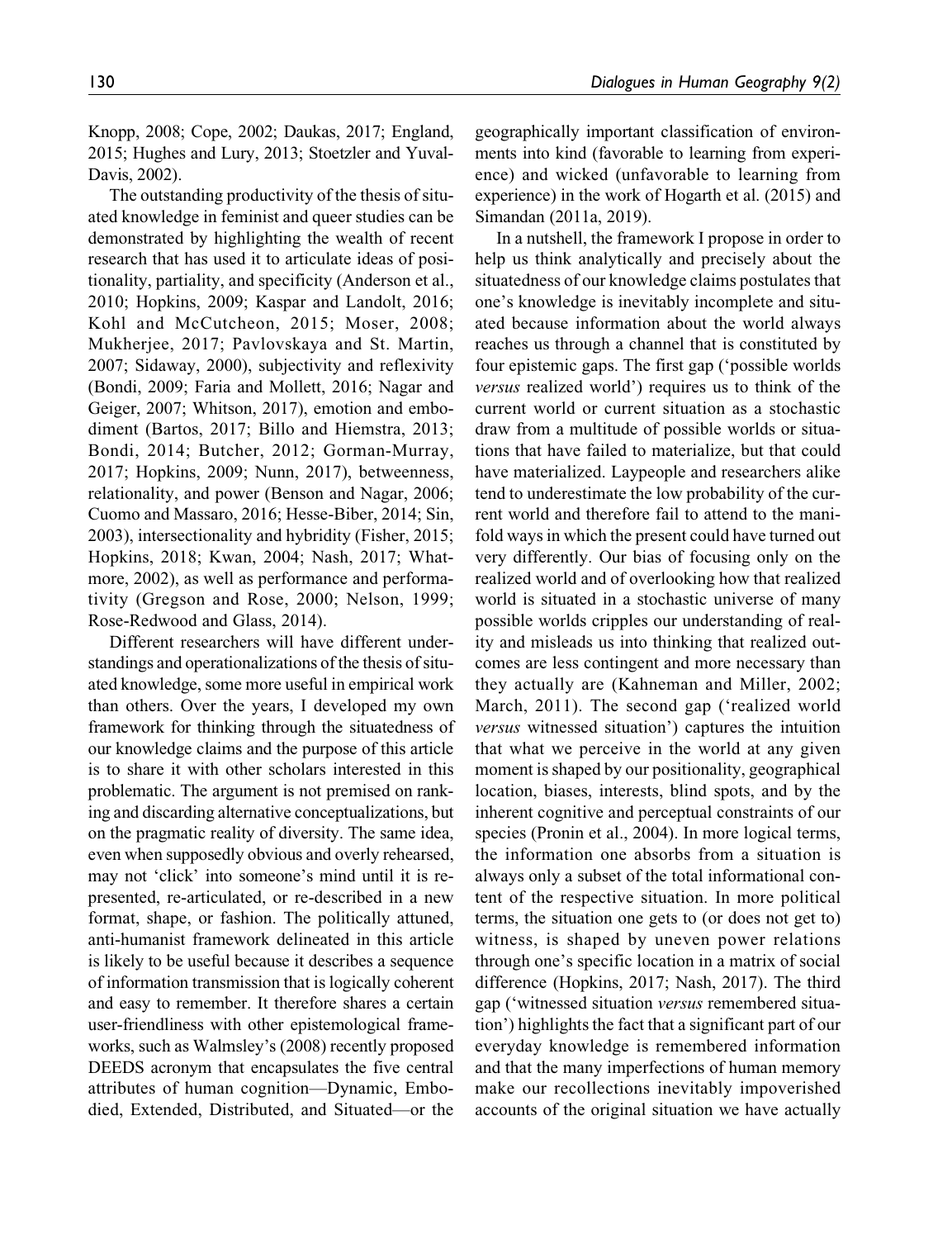witnessed (Hill, 2011). Finally, the fourth unavoidable epistemic gap ('remembered situation versus confessed situation') focuses on two intertwined meanings of the saying 'we know more than we can tell' (Polanyi, 1966): firstly, significant parts of our knowledge and memories are unavailable to conscious awareness (Simandan, 2017); secondly, people are social creatures and knowledge is therefore socially constructed within various fields of power, which means that shame, fear of punishment, explicitly political motivations (e.g. Wright, 2018), or self-presentational concerns make people share with others much less than they actually remember (Cameron, 2012).

Different people are informationally situated in different ways by the cumulative and unavoidable loss of (potential) knowledge that occurs across the four aforementioned epistemic gaps. Becoming fully aware of these gaps and of these differences, of why they happen, and of how they happen, helps recast in novel ways the thesis of the situatedness of our knowledge claims and, thereby, helps us understand ourselves, our research participants, and the world in which we live. The remainder of this article fleshes out more fully the description of the four epistemic gaps and weaves it with several research threads in human geography. To be sure, the problematics addressed are extremely broad and would indeed be more suitable for an academic monograph than a single journal article. I conceive of this particular contribution as a starting point for further work rather than the definitive statement of my ideas, and I hope that the readers will join me in developing this first presentation to its full potential. The immediate next steps for such elaboration are readily suggested by three aspects of the topic to which I wasn't able to do full justice in this contribution. Firstly, in what follows I focus primarily on inviting human geographers and social scientists to appreciate a range of new ways of understanding knowledge as necessarily partial and situated, and, thereby, open to the idea that positionality can be productively expanded to include different accounts of partiality than simply social difference. This focus is carried out through critiquing a humanist narrative of the subject, which left me too little space to explore in depth, and by way of empirical

illustrations, how the four gaps affect different social groups in different ways. In other words, my framework will need to be refined by showing, specifically, how the four gaps are political and how different subject positions in networks of power intersect with one another to produce different experiences and perceptions of these gaps. Secondly, whereas Haraway's (1988) original formulation was primarily concerned with the unavoidable situatedness of 'scientific' knowledge, my account has the ambition to show how all knowledge is situated, whether 'lay' or 'scientific'. This broader scope is buttressed by engaging recent neuroscientific, psychological, and philosophical scholarship on cognition and memory. As this scholarship is known for its individualistic and universalistic biases (Pykett,  $2018$ ),<sup>2</sup> my framework would benefit from being more directly applied to the politics of academic knowledge production, by articulating in detail the connections between the four gaps and socialized and institutionalized practices of knowledge production, such as academic disciplines. Lastly, the present contribution lays out a theoretical framework for revisiting positionality and the thesis of situated knowledge. Further scholarship needs to be carried out to explore in detail its implications for geographical methodology and to operationalize the four epistemic gaps in, and for, situated research.

### Possible worlds versus realized world

One of the easily overlooked ways in which our knowledge is necessarily situated consists in the banal fact that we live in the real(ized), actual(ized) world we see around us. Our perpetual situatedness into the 'specious present' (Abbott, 2001; Dodgshon, 2008), conjoined with the limitations of the human mind, guarantees that most people most of the time attend to the real, actual world, at the expense of thinking about unrealized, oncepossible or still-possible worlds. This first epistemic gap has two complementary dimensions that jointly situate, provincialize, and politicize the present: the retrospective dimension (what has actually transpired versus what could have been) and the prospective dimension (what is *versus* what could be).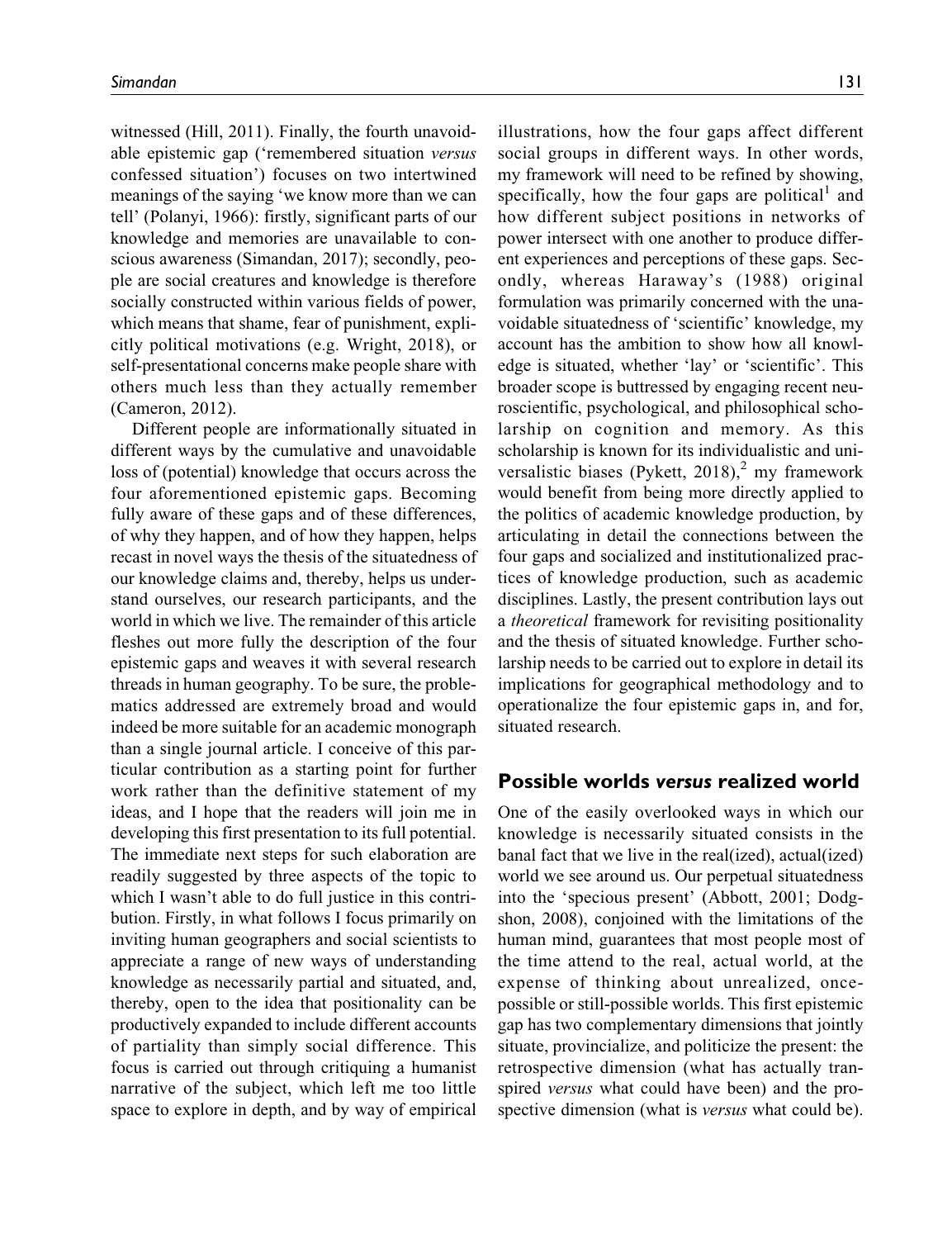These dimensions, in turn, can be used to politically situate knowledge and the knowing subject(s) either at the level of a specific gendered, raced, and classed individual, or at the level of a social group. To provide an illustration of the political significance of this gap, power and privilege almost always translate into having more freedom, that is to say, more choices, or more options. Each such choice or option, whether acted upon or not, is yet another possible world for the future of that individual or social group. As the polar opposite of power and privilege, oppression, marginalization, and social exclusion translate into having a restricted menu of choices—that is, a significantly narrower range of desirable future possible worlds. In this reading, fighting for social justice is fighting to 'open up' the world of the oppressed, so as to provide more choices, options, or desirable possible worlds for them (the LGBTQ metaphor of 'coming out of the closet' captures this idea beautifully, as does the 'pro-choice' symbol of activists for legalized abortion).

The problematic bias for caring about what is present to the detriment of what is absent has been an important theme in feminist historiography (Domosh, 1991) and in feminist ontologies of space. Gillian Rose, for example, views space as 'extraordinarily convoluted, multiply overlaid, paradoxical, pleated, folded, broken and, perhaps, sometimes absent' (1999: 247, italics added). More recently, one of the pioneers of the field of behavioral economics suggested that the most entrenched limitation of the human mind can be encapsulated in the acronym WYSIATI, standing for What You See Is All There Is (Kahneman, 2011). Also known as the availability bias, WYSIATI implies that we overestimate the importance of what we are attending to at any given moment and that, therefore, our learning about the world is truncated and partial. Supporting this insight, work on construal-level theory (Simandan, 2016) shows that attending to the here and now encourages concrete, low-level mental representations that focus on what is proximal in space (here), time (now), sociality (me and my kin), and hypotheticality (the certainty of the actualized world). Learning to think about possible worlds requires the effort to build abstract, high-level mental representations that include what is distant in space (there and faraway), time (then and a long time ago), sociality (distant strangers), and hypotheticality (the realm of what could have been and what could be). To put it differently, in our everyday life we miss many useful insights and make less-thanideal political choices because of the habit of 'narrow bracketing' of reality (Koch and Nafziger, 2016). Attending to the relationship between the real(ized) world and the possible worlds that failed to materialize or that could materialize requires 'broad bracketing', or a very generous, inclusive, definition of what constitutes reality.

In philosophy, long-standing attempts to make sense of so-called 'modal concepts' such as possible, impossible, contingent, and necessary, have taken the mental gymnastics required for broad bracketing in surprising, perhaps even whimsical, directions. The influential school of thought in metaphysics known as modal realism (Lewis, 1986), submits that:

the world we inhabit—the entire cosmos of which we are a part—is but one of a vast plurality of worlds, or cosmoi, all causally and spatiotemporally isolated from one another. Whatever might have happened in our world does happen in one or more of these merely possible worlds: there are worlds in which donkeys talk and pigs fly, donkeys and pigs no less 'real' or 'concrete' than actual donkeys and pigs. Moreover, whatever you *might* have done but did not do, is done in another possible world by a counterpart of you, someone just like you up until shortly before the time in question, but whose life diverges from you thereafter. (Bricker, 2006: 246, italics in original)

Even though such a metaphysics has many fierce critics in philosophy (e.g. Bunge, 2006) and few, if any, subscribers, outside of it, it remains a useful tool for solving many theoretical problems in logic and philosophy (Lewis, 1986) and for making us reflect not only about the situatedness of our knowledge, but also about the contingency and changeability of the current political-economic order, in the broadest of perspectives (Gibson-Graham, 1996). Within mainstream social science, the study of the relationship between the real(ized), actual(ized) world and the once-possible worlds is premised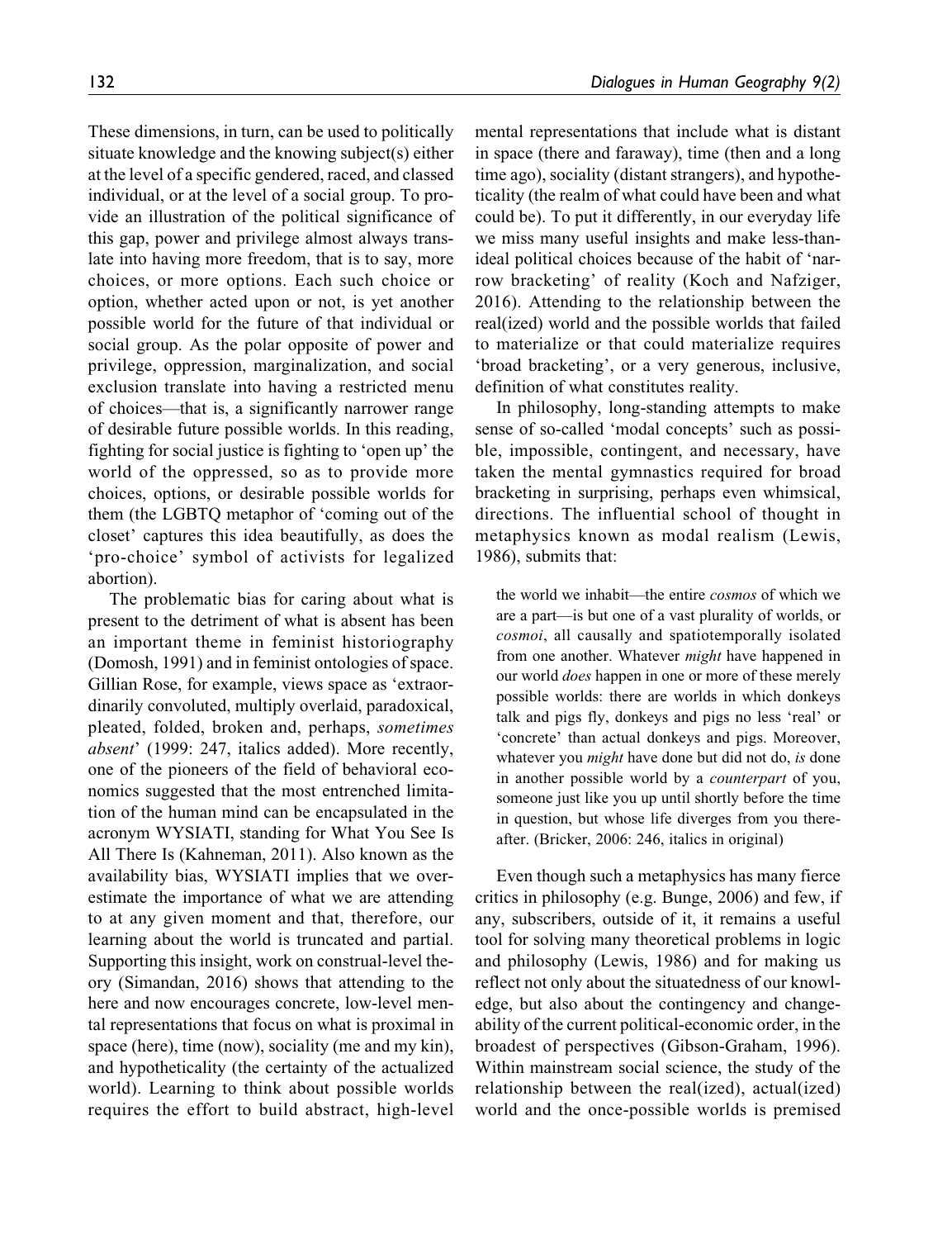on the unfalsifiable, but politically useful, presupposition that the world is contingent (Simandan, 2010, 2018a), which, in turn, encourages a probabilistic, or stochastic account of how things happen:

The events of history are drawn from a distribution of possibilities... A particular realized history is likely to be a quite poor representation of the possibilities. As a result, learning from experience involves trying to learn not only from the actual events observed but also from the events that did not occur but might quite easily have occurred. (March, 2011: 107–108)

Because of the aforementioned availability bias and propensity for narrow bracketing, people tend to make sense of reality by focusing on what has actually transpired and by building subjectively satisfying stories that make outcomes seem inevitable, necessary, or 'bound to have happened'. In other words, people:

overestimate the probability of events they have actually experienced and underestimate the probability of events that might have occurred but did not. Thus, they tend to learn too much from the precise event that happened and learn too little from the many things that almost happened. They construct theories of history that make observed historical outcomes necessary, certain, and obvious, rather than a draw from a large pool of possible outcomes. (March, 1994: 183)

The epistemic gap between the possible worlds and the actual(ized) world is fundamentally unbridgeable because only time travel and a rerun of global or personal histories could fully teach us how things would have turned out if this or that antecedent event had (or had not) happened. This unescapable form of partiality and positionality is humbling and we can learn to live with it and learn from it (Kahneman and Miller, 2002).

Even though plagued with epistemic problems, we can foray into possible worlds and explore alternative histories by either using computer simulations (see Millington and Wainwright, 2016) or, more traditionally, by engaging in counterfactual reasoning. Tetlock (2005: 147–148) describes counterfactual reasoning as a two-stage process:

The first stage is sensitive to historical details bearing on the mutability of antecedents (is there wiggle room at this juncture?) and the second stage is dominated by theory-driven assessments of antecedent-consequent linkages and long-term ramifications (what would be the short- and long-term effects of the permissible wiggling?).

The outcome of this two-stage process has to be taken with a grain of salt, lest we mistake musings about what could have happened (i.e. unverifiable thought experiments) for (necessarily lacking) empirical evidence of an alternative course of history. Even so, counterfactual reasoning can help sharpen intuitions about causal mechanisms and about the mutability of various outcomes of interest. The semi-factual 'even if ... ' crystallizes an understanding of an event as necessary, as bound to have happened. At the opposite pole, the *close counter*factual 'if only ... ' highlights the easy mutability of an event, the fact that even with minimal changes in antecedent actions, the said event would not have happened in the exact manner in which it did, in fact, happen (Byrne, 2016).

Awareness that situations vary in their degree of mutability and that, therefore, timing matters, is a basic prerequisite for effective political activism, and for effective action, more generally. This insight has generated important work on so-called critical junctures, defined as 'relatively short periods of time during which there is a substantially heightened probability that agents' choices will affect the outcome of interest' (Capoccia and Kelemen, 2007: 348; also, see Soifer, 2012). The logical counterpoint to critical junctures is the study of *path*dependent processes, characterized by the fact that both the range of options and the likely impact of one's choice are much more limited (Martin and Sunley, 2015; Simandan, 2012).

The epistemic gap between possible worlds and the realized world merits closer attention in human geography and in feminist and queer epistemologies, because it helps us understand the situatedness of our knowledge claims in a more encompassing, generous perspective, and because its problematic of mutability and contingency speaks to the political-practical ambitions of critical human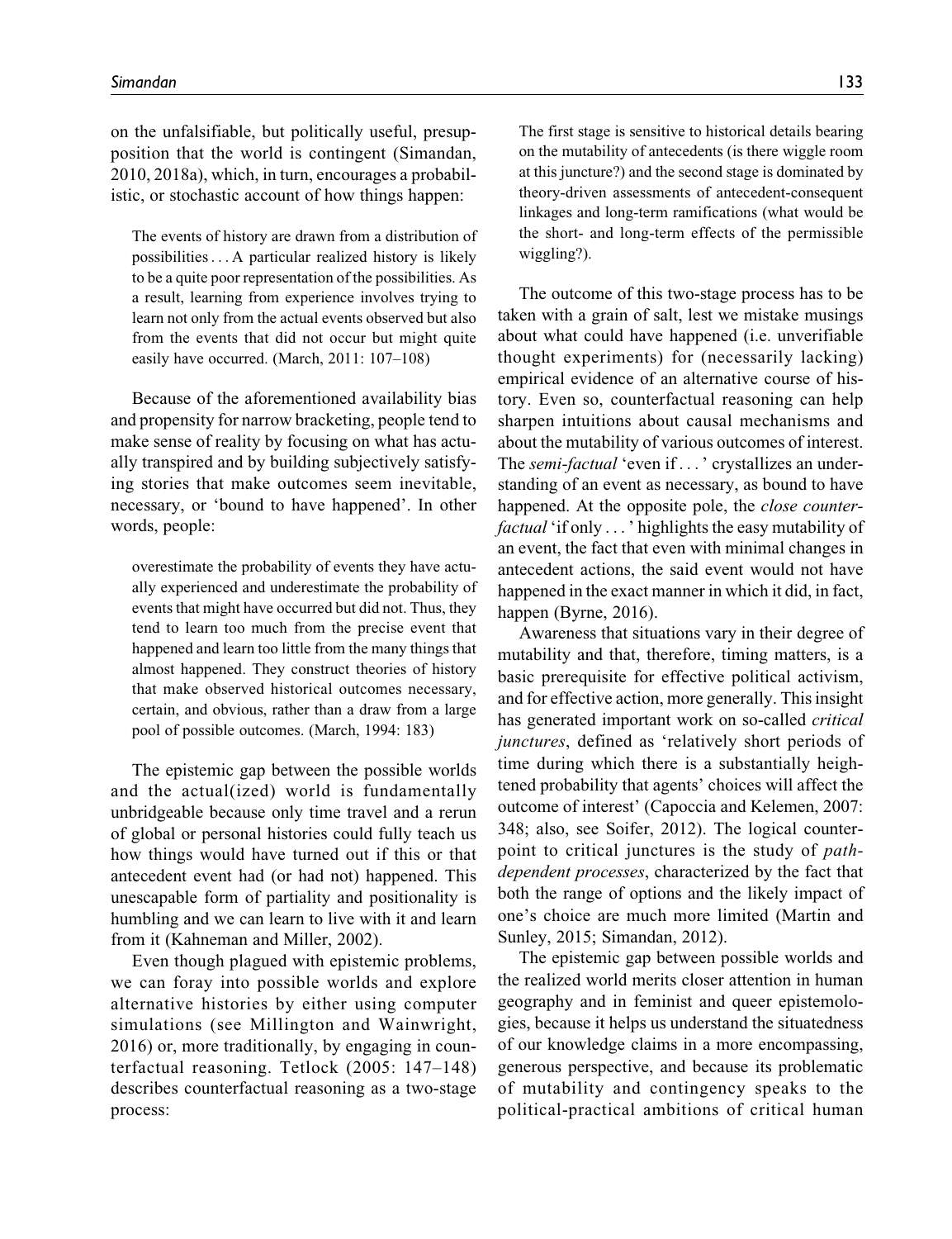geographers to help promote social justice (Barnett, 2018; Olson and Sayer, 2009). Its theoretical and political potential has already been amply demonstrated in economic geography by Gibson-Graham's (1996, 2006) and Healy's (Byrne and Healy, 2006; Healy, 2010) feminist and psychoanalytical critiques of capitalocentrism. Their anti-essentialist approach unmasks the dangers of equating all economic activity with a reified, inevitable, allencompassing 'capitalist system' and emphasizes instead a politics of possibility that recasts 'capitalism' as nothing more than a set of situated, contingent, and therefore changeable, socioeconomic practices. This performative and contingent redefinition of capitalist practices within the broader compass of 'diverse economies' literally makes 'other worlds possible' (Roelvink et al., 2015). Interestingly, this politically potent redefinition of 'capitalism' in economic geography has been paralleled by political geographers' recasting of 'the state' in order to:

illuminate state power as contingent, rehearsed, and unstable. The state comes into view as a situational and performative process: something that must be continuously enacted, mimicked, and stabilized by institutions and individuals alike. (Kuus, 2019: 165)

From the practical standpoint of understanding our duties as scholars in the current context of political urgency (Benjaminsen et al., 2018; Daley et al., 2017; Werner et al., 2017), this type of contingent redefinition is also an excellent example of how to conjoin conceptual work and activism. Consider, for instance, Katherine Gibson's action research in a declining regional economy and the importance she places on contingent 'breaks' in the network of performances that constitute it (Gibson, 2001: 664):

What, however, if there is a break in the network of relations constituting this performance? What might this mean for the durability of economic subjection and the potentiality of new becomings? ... What might this mean for the subject now deprived of economic citizenship? Might this interruption caused by exclusion from a dominant economic calculus liberate new subjectivities and alternative forms of economic citizenship?

Far from being a politically irrelevant abstraction, acute awareness of the gap between the possible worlds and the realized world fosters a stance of 'openness to contingency' (Byrne and Healy, 2006: 251), which is a prerequisite for hope and effective political mobilization. Seen in this light, activism for social justice can be recast in Byrne and Healy's felicitous phrase as 'working in, and identifying with, the gap' (2006: 241).

### Realized world versus witnessed situation

The second epistemic gap that helps us operationalize the idea of situated knowledge concerns the relationship between the vast realized world (of which we are a very small part) and our necessarily partial and location-specific apprehension of it. If the prior epistemic gap has received relatively little coverage in human geography, this second gap has been studied extensively, albeit under different guises. Indeed, one can say that the whole scientific enterprise aims at reducing the information loss that occurs in this gap, with various methodological approaches that range from the seemingly impersonal quantitative modeling of big data (cf. Kitchin, 2016) to auto-ethnographies (Weir and Clarke, 2018; note that Haraway's 1988 thesis questions this scientific ideal, as it argues that partial perspective should be reframed not as a 'deficit' to be overcome, but as 'privilege').

From the standpoint of information theory, the realized world in general and social reality in particular can be described as forms of massive parallel computation (Floridi, 2008). Since living organisms constitute computational processes operating on biological platforms, and since any particular organism is an almost negligible subset of the massive parallel computation continuously performed by the world, it logically follows that our apprehension of the world will also be a negligible subset of all the information contained in that world. Awareness of our vast ignorance has traditionally been a marker of wisdom (Rescher, 2009; Simandan, 2011b, 2018b) and this form of meta-knowledge is a prerequisite to conjuring up more contextually sensitive and politically effective ways to witness the world. One such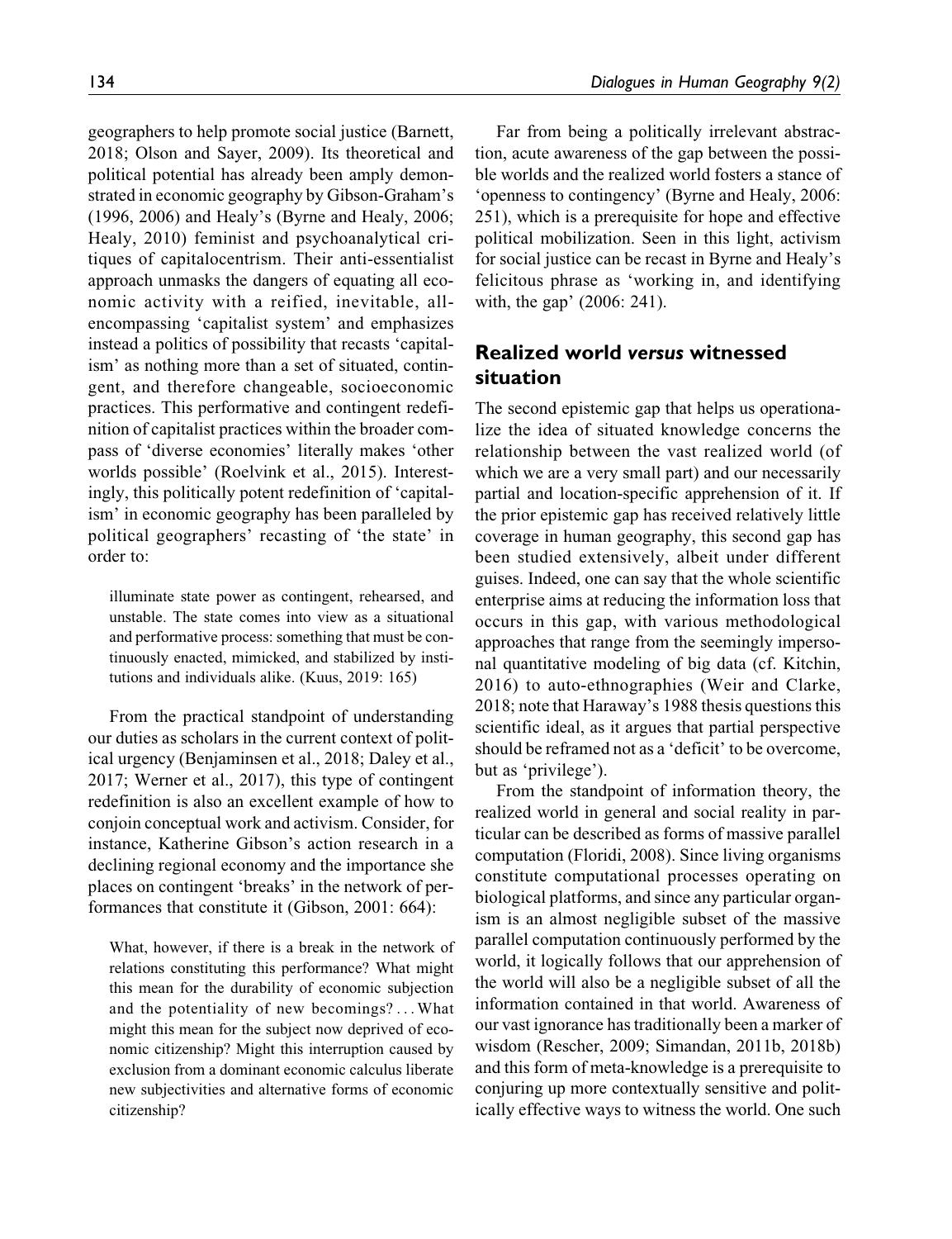(traditional) way is specialization and subsequent dedication to becoming an expert in a narrow subject matter. As Herbert Simon has put it (Simon, 1996: 336): 'Observations, to produce facts, must be skilled observations, by qualified observers. The description of a rock by a layman produces very little, if anything, in the way of fact. Only a geologist can extract a fact from a rock'. Taking this line of thought further, Dreyfus' (2005) useful concept of 'everyday expertise' can be politicized to describe one important facet of what it means to be a gendered, raced, and classed subject: by performing a particular gender, race, or social class in everyday life, one acquires grounded expertise in what it means to be that gender, race, or social class, which in turn shapes which aspects of the realized world one is sensitized to notice (also, see discussions of feminist standpoint theory, with its focus on constructing knowledge 'from the perspective of women's lives' (Harding, 1991: iii)).

Another such way requires overcoming the subject/object dichotomy of Western, masculinist, epistemology and fosters apprehension of the world through the process of 'vanishing into things':

To vanish into things is not the metaphysical dream of contemplative transparency before finally finished forms. To vanish is to mix. The sugar vanishes into the water, not gone, merely rendered invisible, while endowing its matrix with new tendency. To mix is to mix well ... vanishing means becoming (more) internally related. What becomes imperceptible offers no resistance to the mixing that redistributes it. Fluently translated, its form is a phase, its identity experimental. We vanish into things when what they do, their economy, becomes indistinguishable from what we do, our vitality. We vanish by synthesis, symbiosis, and synergistic evolution. We mix well, not losing ourselves, despite losing boundaries that seemed to separate us, and make us think we were subjects confronting objects. The only self to lose is one that was an obstacle to apprehending the incipient and virtually invisible, hindering a resonant rapport with the circumstances that ultimately determine our fate. Vanishing, we become more extensive, complex, integral, and integrally effective, but also softer, not more dramatically powerful, and better at avoiding problems than solving them. (Allen, 2015: 231)

For a third, and final example, of conjuring up better ways of witnessing the world, one can point to the recent proposal of a distinctly feminist methodology of 'periscoping' (Hiemstra, 2017). The periscope is an instrument that deploys an array of mirrors and prisms to afford one to perceive things outside their direct field of vision. The methodology of periscoping presumes a feminist ontology whereby 'space, as well as whatever happens in space, is inevitably embodied. Because neither bodies nor spaces can be contained, these embodiments flow out beyond the original space in unpredictable ways. Through scrutiny of the everyday, these flows and leaks can become the prisms and mirrors of the researcher's periscope' (Hiemstra, 2017: 331). Nancy Hiemstra is acutely aware of ways in which witnessing reality can go wrong and points out that her methodological proposal remains faithful to the thesis of situated knowledge (Hiemstra, 2017: 334):

Periscoping as a methodological approach suggest[s] that researchers might see things that are not there, dangerously warp reality in their interpretations, or be misdirected to the ruin of a project. It is important to acknowledge these issues and dangers, but feminist researchers interested in employing a periscopic approach should also keep in mind the parallax principle of vision, which states that the same object will appear differently depending on the location from which it is viewed. With periscoping, as with other methodologies, the data collected and analysis conducted cannot produce any one 'truth' and must be recognized as partial and situated.

In no other place than the analysis of this second epistemic gap does it become apparent how much the choice of words matters. Should we speak of the gap between the realized world and (1) the perceived situation, (2) the encountered situation, or (3) the witnessed situation? Connotations, political and otherwise, make a difference. Talking about (1) the *perceived* situation has the  $(dis)$  advantage<sup>3</sup> of apparent scientific grounding and objectivity, in that perceptual processes are an established research area in the cognitive-affective sciences. In his classic Principles of Psychology, William James (1890) noted that the quality of our perceptions is a joint function of the 'sagacity factor' (i.e. our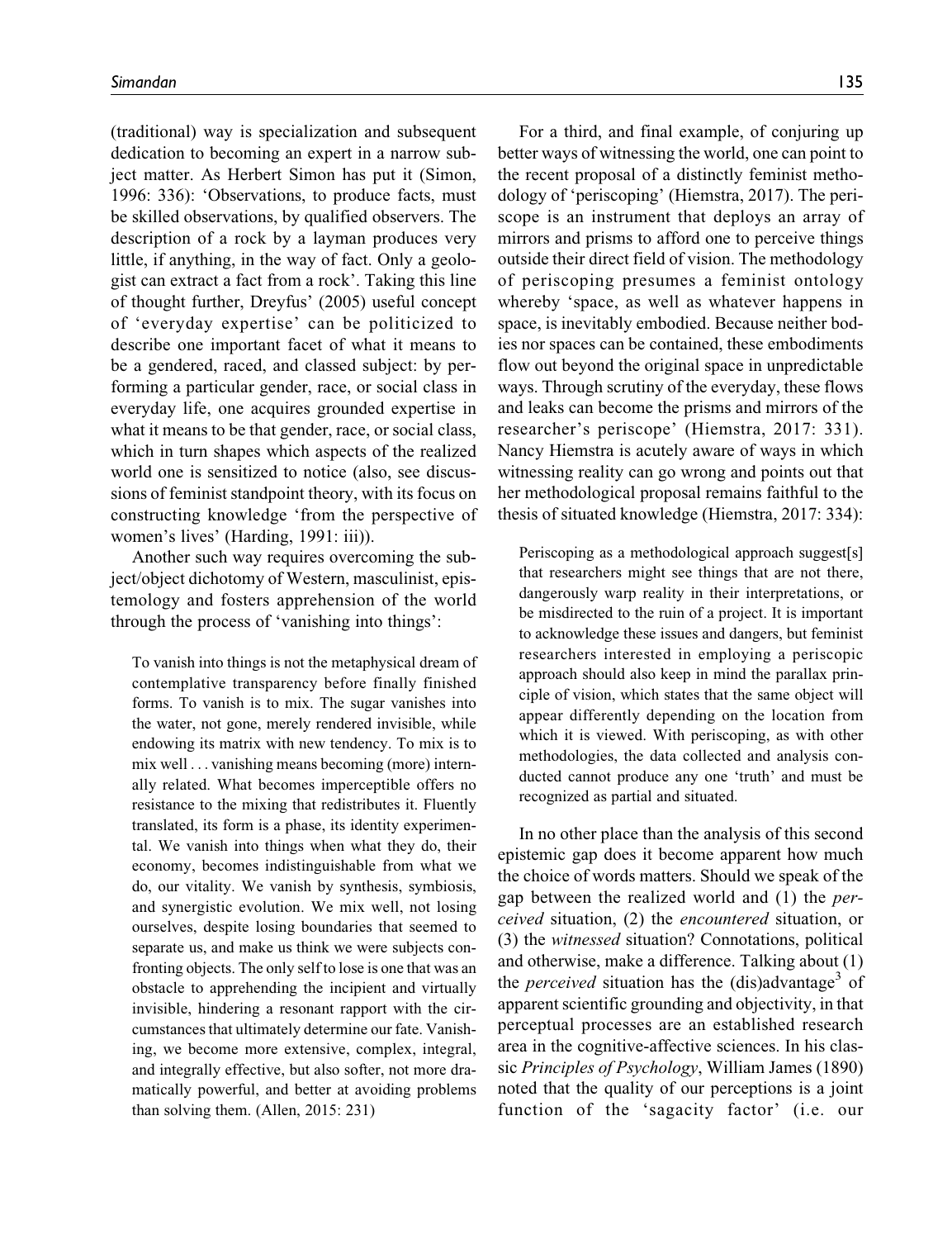mindfulness or undivided attention to what is happening in the moment) and of the 'learning factor' (i.e. our store of knowledge that allows us to make sense of what we currently see). This pioneering account has been rediscovered and elaborated in human factors research under the heading of 'situation awareness' (Endsley, 1995). In contemporary cognitive science, perception is understood as a constructive, inferential process that involves selectivity in the form of abstraction (Reed, 2016): when we attend to the surrounding situation we 'pull away' from it, or attend to, only a subset of its happenings and properties, namely that subset that seizes our interest. In other words, partiality and positionality are constitutive of the act of perception, as illustrated by the banal fact that even when exposed to the same situation, different individuals, embodying and enacting mutually produced axes of social difference, may attend to, and be surprised by, very different things (Lorini and Castelfranchi, 2007).

An ironic, but worryingly relevant, example of this phenomenon is described at length in Peter Hopkins' recent review of work on intersectionality in geography and the social sciences (Hopkins, 2017; cf. Carbin and Edenheim, 2013; Yuval-Davis, 2006). He points out the perceived shock of Black feminist scholars at the whitening of intersectionality and erasure of its anti-racist origins and quotes Bilge's poignant statement of how it makes her feel:

A grim irony: a tool elaborated by women of color to confront the racism and heterosexism of Whitedominated feminism, as well as the sexism and heterosexism of antiracist movements, becomes, in another time and place, a field of expertise overwhelmingly dominated by White disciplinary feminists who keep race and racialized women at bay. (Bilge, 2013: 418, quoted in Hopkins, 2017: 4)

Whereas the constructive-inferential, and thereby power-laden, nature of perception has stimulated reflexive practices in feminist and queer scholarship and human geography, empirical research has shown that laypeople are often not aware of this state of affairs and instead subscribe to naïve *realism* (Pronin et al.,  $2004$ )—the joint belief that one sees things as they actually are and

that perceptual biases do exist but they affect the others, and not oneself. This pervasive lack of epistemological self-awareness among laypeople has also been captured in the work by Eibach et al. (2003) that showed how individuals often mistake change in self for change in the world (e.g. unconsciously displacing and projecting their own aging into the perception of pervasive societal decline; also, see work in psychoanalytical geographies by Blum and Secor, 2011; Callard, 2003; Kingsbury and Pile, 2016).

An alternative way to frame the second epistemic gap is by opposing the real(ized) world not to (1) the perceived situation, but to (2) the encountered situation (Wilson, 2017; Wynn, 2016). This relational, performative, anti-essentialist manner of thinking is destabilizing in a good way, because it highlights the politically important idea that neither the situation nor the observers in it preexist their encounter (Gregson and Rose, 2000). Instead, the situation, its observers, and their knowledge of it are all coproduced in the moment in discursive webs of power alongside axes of social difference (cf. Pratto, 2016). This contextually sensitive and politically alert focus on encountering aligns with the recent call for a post-phenomenology that 'rethink[s] intentionality as an emergent relation with the world, rather than an a priori condition of experience' (Ash and Simpson, 2016: 48). It also speaks to feminist work about the intimacy of encounters (Moss and Donovan, 2017), hybridity (Hovorka, 2018; Whatmore, 2002), and the twin psychoanalytical processes of transference and countertransference (Bondi, 2014; Proudfoot, 2015).

The last suggestion for framing the second epistemic gap contrasts the vastness of the real(ized) world to (3) the *witnessed* situation. Even though Donna Haraway's critique of the ideology of the scientist as 'modest witness' (Haraway, 1996) suggests that she would avoid this third framing, it does remain useful in the broader context of the current deployment of the term in critical theory. Specifically, this phrasing encourages reflection on the inextricable intertwining of epistemology, ethics, and politics, that is, on the part we play as researchers or observers into how the situation unfolds and how it will later be re-presented. As feminist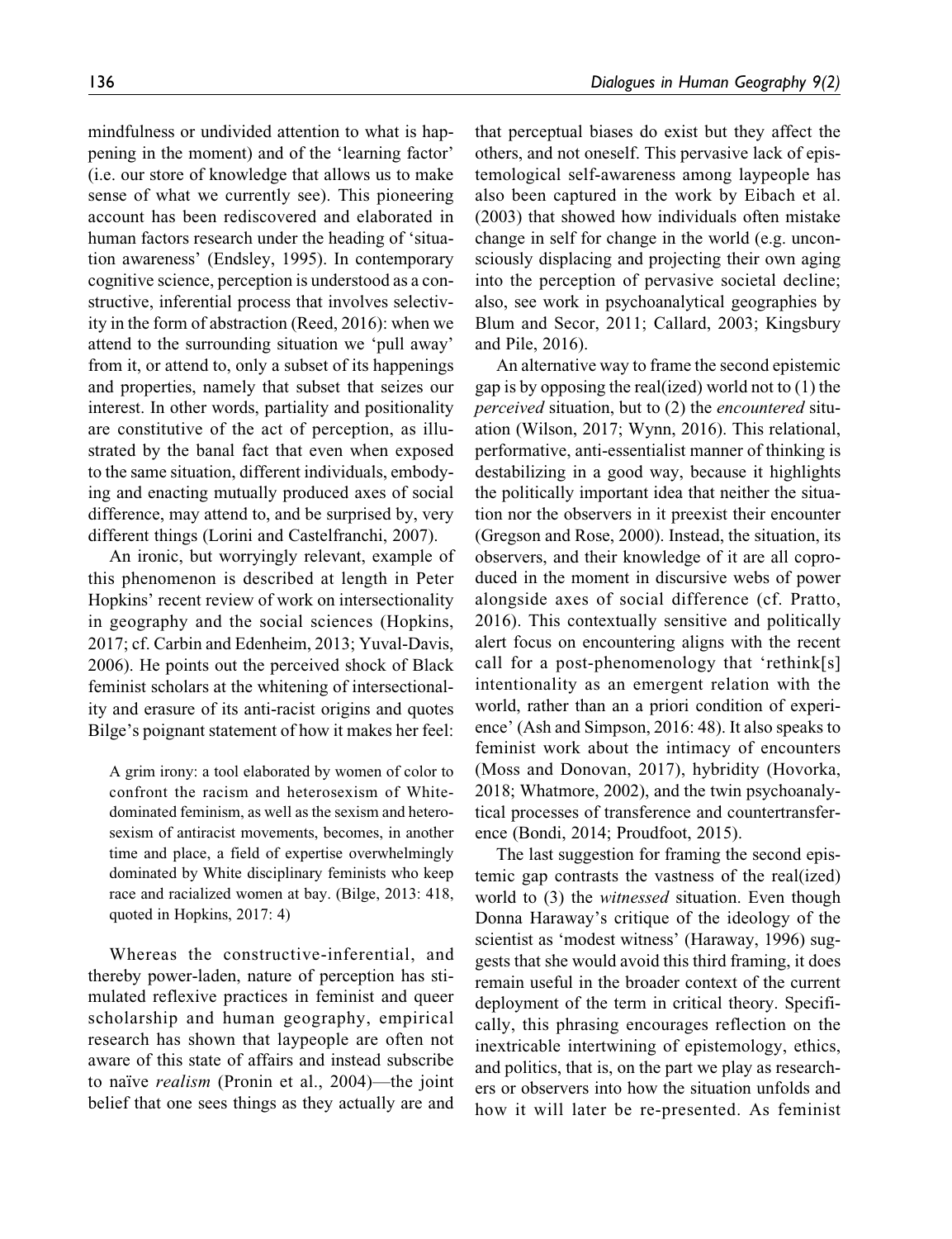theorists have recently argued, observing the situation, witnessing what happens, can constitute forms of caring and forms of be(com)ing political (Allegranti and Wyatt, 2014; Husanovic, 2009; Olson, 2013, 2016, 2018). Witnessing a situation is a prerequisite for being able to bear witness to it or testify about it at a later moment. This linkage, however, is complicated by the third epistemic gap, to which I now turn.

### Witnessed situation versus remembered situation

As Linda McDowell (2014: 152) has recently noted, there is a 'growing focus on personal life, memoir and autobiography in feminist writing ... Feminist geographers argue that ... personal recollections should be part of studies of the construction of personal identity and a sense of place'. In what follows, I would like to suggest that a deeper, politicized, focus on the study of memory and remembering is necessary not only for studying personal identity and sense of place, but also for fleshing out more fully our understanding of positionality and the thesis of situated knowledge. The act of remembering now an event that happened some time ago is constituted as a relation between two subject positions: the present me and the past me that witnessed the event. This self-referential positionality is integral to philosophical debates about the metaphysics of personhood (Parfit, 1984; Simandan, 2017, 2018c): is a person a spatiotemporally stretched entity or are we different persons at different slices in time? It is also integral to epistemological debates about the possibility of personal knowledge (Hirsch, 2002) and to research on the politics of oral histories and in-depth interviews (Dowling et al., 2016; Gardner, 2001). Self-referential positionality should also become a more explicit focus in intersectionality research, since various subject positions may or may not change dramatically over time (change of sex, sexual orientation, age, mental and physical health, level of education, social class, marital status, citizenship status, etc.), affecting what and how a presumed 'same' person remembers and forgets about their earlier subject positions.

The current understanding of processes of memory, forgetting, and remembering in human geography owes a great deal to the flourishing of psychoanalytic socio-spatial theory (Blum and Secor, 2011; Bondi, 2014; Callard, 2003; Healy, 2010; Kingsbury and Pile, 2016; Proudfoot, 2015) and the attendant revival of attention paid to processes of (conscious) suppression and (unconscious) repression of unwanted memory. Pathologies of memory that range from being unable to forget (post-traumatic stress disorder and intrusive memories) to being unable to remember (various forms of amnesia) generate their own peculiar geographies and distinct modes of spatial cognition (Blum and Secor, 2011; Eichenbaum, 2017; Simandan, 2011c).

Depending on their unique location within gendered, raced, and classed axes of social power, different people encode and recall experiences in place unevenly, across the five primitive representational systems: visual, auditory, kinesthetic, gustatory, and olfactory. The mark that a given place or witnessed situation has had on us is very difficult to estimate because it is encoded across multiple memory systems and, thereby, across multiple mutually constitutive axes of our politicized identities (Benwell, 2016; Hoelscher and Alderman, 2004; Legg, 2007; Muzaini, 2015; Said, 2000; Sumartojo, 2016). The storage of information through multiple memory systems is further complicated by the fact that people have conscious access to only a small subset of these systems. This state of affairs guarantees that we are condemned to forever be 'strangers to ourselves' (Wilson, 2004), not individuals, but rather archipelagoes of dividual selves, engaged in provisional, and never fully successful, attempts to stitch together into a semblance of coherence and unified personhood the various 'islands' of experience that we identify as 'ours'. To further this anti-humanist line of reasoning, $4$  the empirically demonstrated existence of memory systems closed to conscious access (Squire and Dede, 2015) guarantees that a significant part of our knowledge is *tacit* knowledge and that, therefore 'we know more than we can tell' (Polanyi, 1966).

There are ongoing debates in the cognitiveaffective sciences about the 'proper' taxonomy of memory systems (Eichenbaum, 2017; Hill,  $2011$ ),<sup>5</sup>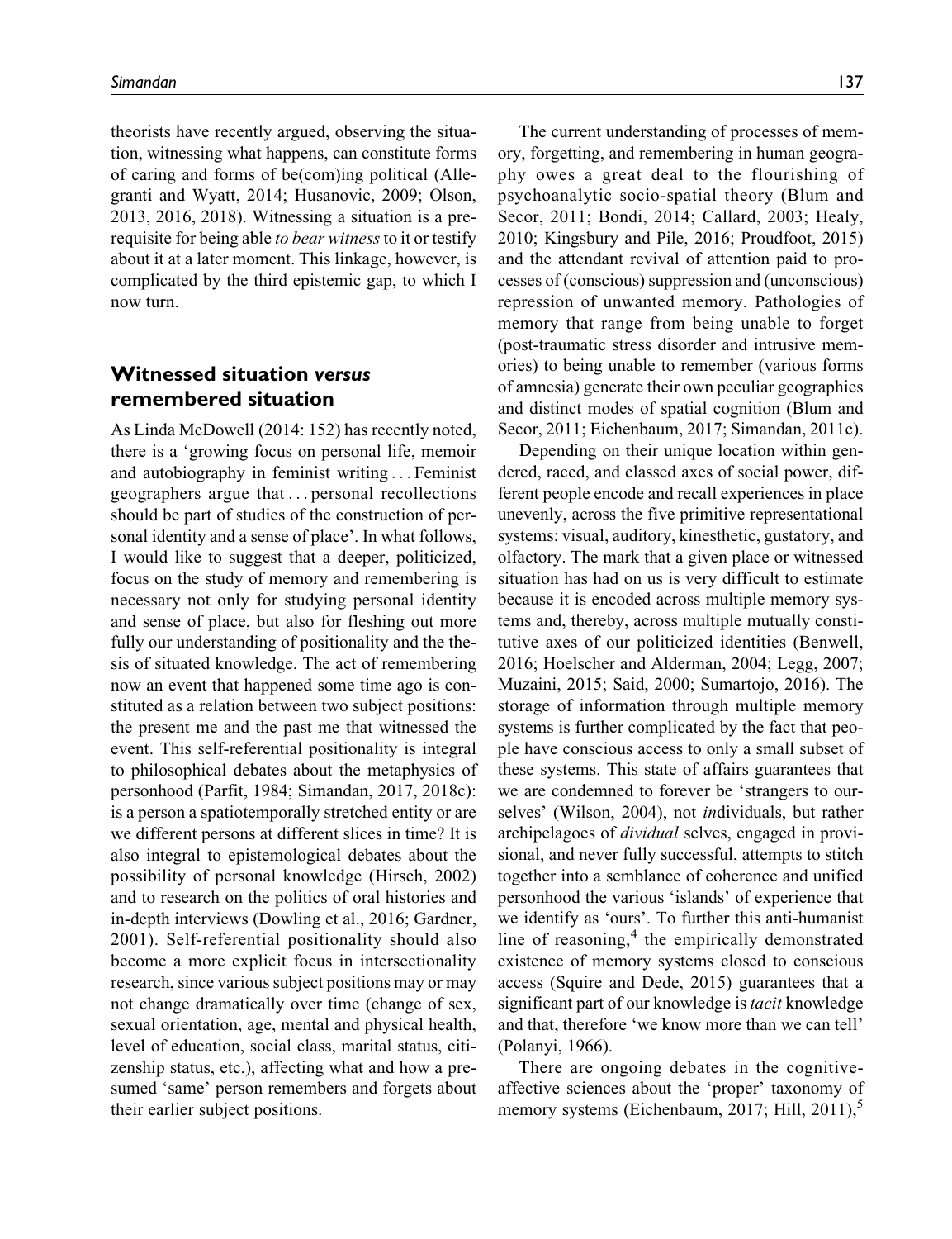but the logic of the four epistemic gaps makes it advantageous to begin this classification by separating working memory from long-term memory. Working memory describes the amount of information we can hold in our conscious awareness in real time, at a given moment. It can be measured, for example, by producing a series of arbitrary numbers and asking research subjects to recall the sequence immediately, either in the same order or in reverse order. Phenomenologically, working memory is our window into the world, our perceptual gate. It determines how much of a situation we can witness at a given moment in time, how much information we can attend to, in real time. It is therefore crucial to understanding the foregoing discussion of the (second) epistemic gap between the realized world and the witnessed situation. In contradistinction, longterm memory needs investigating in order to help us grasp the mechanisms underpinning the third epistemic gap, namely that between the witnessed situation and the remembered situation. Long-term memory comprises declarative or conscious memory and non-declarative or implicit memory (Squire and Dede, 2015). Declarative or conscious memory can be verbalized and is open to awareness. It is further subdivided into two systems: semantic memory (which stores knowledge of facts and theories we learn from school, peers, parents, and broader culture) and episodic memory (which encodes autobiographical episodes, that is, situations that we have personally witnessed).

Both forms of conscious memory involve significant forgetting of the originally encoded information: in the case of semantic memory, students and teachers alike notice that learning for an exam is followed inevitably by massive forgetting of the initial information in the days and weeks after the exam; in the case of episodic memory, we tend to remember better the peak (most intense) and the end of a sequence of experience (the 'peak-end' rule; Kahneman, 2011), the personally relevant information rather than what is happening to strangers or distant others, as well as that which is vivid, striking, salient, as opposed to the mundane, the unsurprising, and the unemotional. The imperfections of episodic memory include the well-documented hindsight bias or the knew-it-all-along effect, which

is the 'tendency to overestimate the foreseeability of an outcome once it is known' (Giroux et al., 2016: 190). The consensus view in cognitive science is that episodic memory is a (re)constructive process (Squire and Dede, 2015): we do not retrieve preexisting stored memories of events, but instead we recreate the memory of the event anew and modify it each time we attend to it: those components of a past situation we consciously recall get consolidated (strengthened synaptic links) whereas the unattended components become even more likely to be forgotten at the next attempt at recalling the situation (weakened synaptic links). This biological fact can be, and has been, mobilized politically: populations can be brainwashed to recall certain things and forget others by carefully controlling what ought to be publicly commemorated and what ought to be forgotten (Arendt, 1973; Foucault, 1980). The tools for controlling this process can be discursive (e.g. shaping educational requirements, curricula, textbooks, and censoring access to threatening media) as well as more explicitly reliant on manipulating geographical space itself (e.g. demolishing or relocating to the margins politically inconvenient 'legacy' buildings; orchestrating what is visible and central in geographical space so as to keep it 'fresh' and central in people's minds; also, see Alderman and Inwood, 2013).

If the classification of conscious memory into semantic and episodic is entrenched and widely used, there is much less clarity and consensus about how to subdivide implicit, non-declarative, or unconscious memory. Stephen Hill (2011) mentions five implicit memory systems: procedural memory (which encodes our skills and habits, our bodily repertories for action), priming (e.g. subliminal exposure to a stimulus triggers faster retrieval of associated stimuli), habituation (feeling of familiarity gained through repeated exposure, which leads to decreased arousal), conditioning (e.g. previously neutral stimulus acquires the ability to trigger a specific response by being repeatedly associated with another stimulus that triggers that response), and sensitization (i.e. a learning process whereby recurrent exposure to a stimulus leads to gradually amplified responses to it). In the rejoinder to Hill, Simandan (2011c) brings attention to a sixth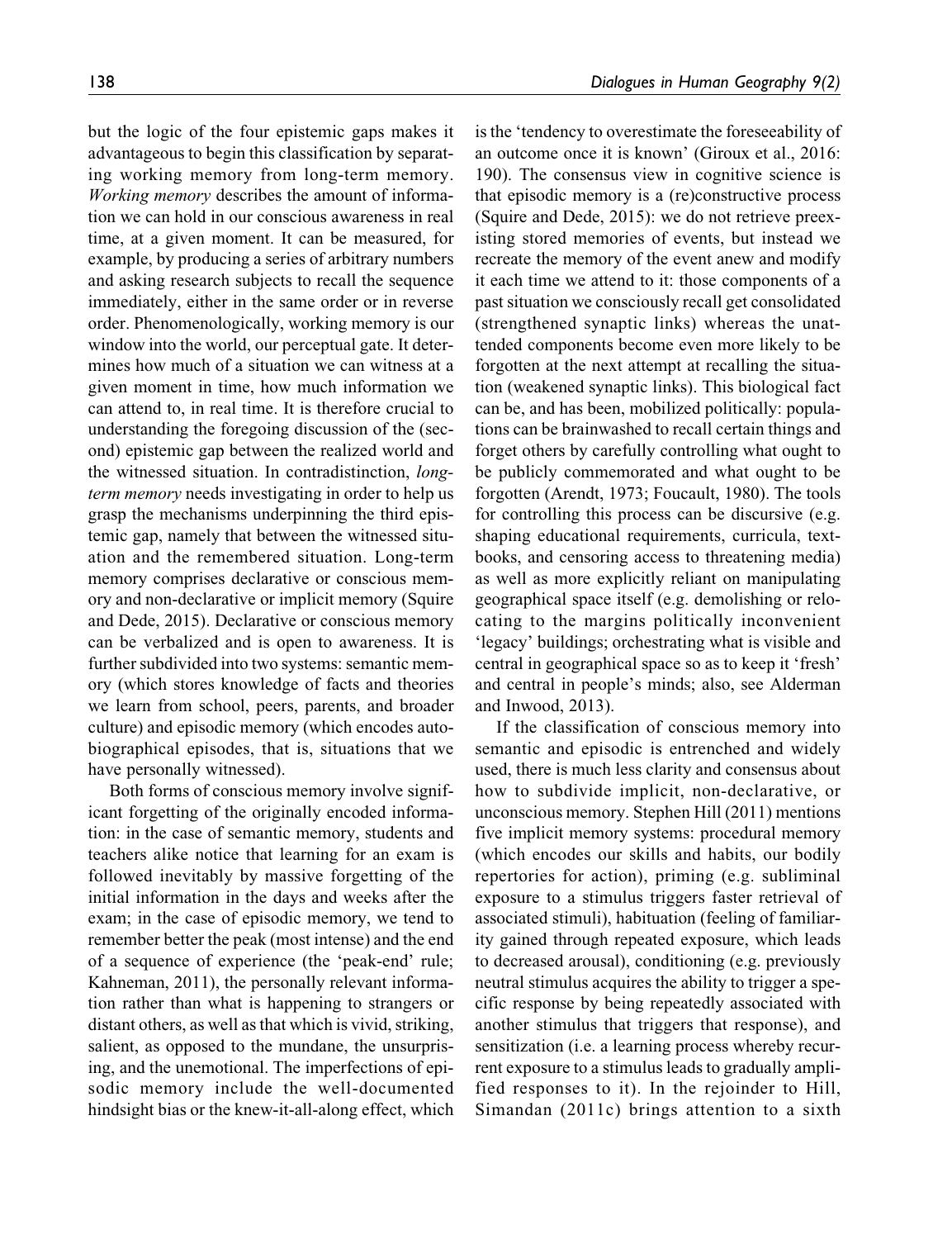implicit memory system: immunological memory (our immune system's ability to store information about prior exposure to various pathogens, in order to mount a more efficient subsequent response in the case of reinfection).

The third epistemic gap describes how much information is inevitably lost or distorted between the real-time witnessing of an unfolding situation and one's later recollection of it. By 'lost' information, as it has become apparent by now, I do not mean only 'erased' or 'destroyed' through the imperfections of our biology, but also 'lost to awareness or conscious inspection'. Even though some of that information is still in us or with us, its distributed encoding across a wide range of conscious and unconscious memory systems means that we know more than we know, that we know more than we can tell, and that therefore we are strangers to ourselves. The third epistemic gap thus highlights two different ways in which our knowledge is situated: firstly, the present self who recalls a situation is located in a different temporal position and, therefore, has only partial access to the past self who witnessed an original situation of interest; secondly, the conscious, aware parts of one's present self are located into a broader personal matrix composed of both conscious and unconscious systems, and they can recall only a subset of the total information stored about a witnessed situation, namely the subset open to conscious awareness (declarative memories). Given the importance of these unconscious systems in explicating the partiality and situatedness of our knowledge, I fully agree with Jesse Proudfoot's observation (Proudfoot, 2015: 1138–1139) that psychoanalytical geographies hold much promise for furthering the reflexivity project begun by feminist scholars:

The unconscious raises different concerns for a project of reflexivity than what was originally imagined by feminism. While feminist reflexivity initially imagined a knowable subject situated within complex fields of power, psychoanalysis posits a split subject of the unconscious that is defined by its unknowability ... Thus, the reflexivities imagined by feminism and psychoanalysis have fundamentally different objects ... My argument, however, is that one necessarily leads to the other: in calling on researchers to become reflexive, feminist geography opens a door that must eventually include an analysis of how the unconscious haunts our research just as much as identity and privilege do.

### Remembered situation versus confessed situation

If the previous epistemic gap studied the inevitable loss and distortion of information that happens within each one of us, as finite entities processing information on an imperfect biological substrate, the fourth and last epistemic gap—that between the personally remembered situation and the confessed, shared account of that situation—shifts the scale of analysis from the individual body and mind to social entities, ranging from a pair (romantic couple, partners of conversation) to formalized and institutionalized groups such as academic disciplines. Humans are social animals and knowledge is socially constructed and situated in and through webs of power (Foucault, 1980; Zerubavel and Smith, 2010). Just as we have personal memories, groups generate and cultivate collective memories and engage in a wide array of inescapably political practices of commemoration and disremembering (Hirst and Echterhoff, 2012; Landzelius, 2003; Runia, 2014; Stone et al., 2012). The fourth epistemic gap studies the social loss of private information that occurs because of political motivations, social pressures, fear of punishment, stigmatization and social exclusion, shame, embarrassment, self-presentational concerns, and myriad other situational factors that convince us to heavily curate and edit what we share from our private recollections (Cameron, 2012; Lloyd and Hopkins, 2015; Smith, 2016; Valentine, 1998; Zerubavel, 2007). In turn, our private recollections are themselves influenced by the mass media and by the sharing of what other people remember, complicating even more the powerridden logic of information transmission, loss, and distortion (Adams, 2017).

The political implications of the epistemic gap between the remembered situation and the confessed account of it to others can be grasped by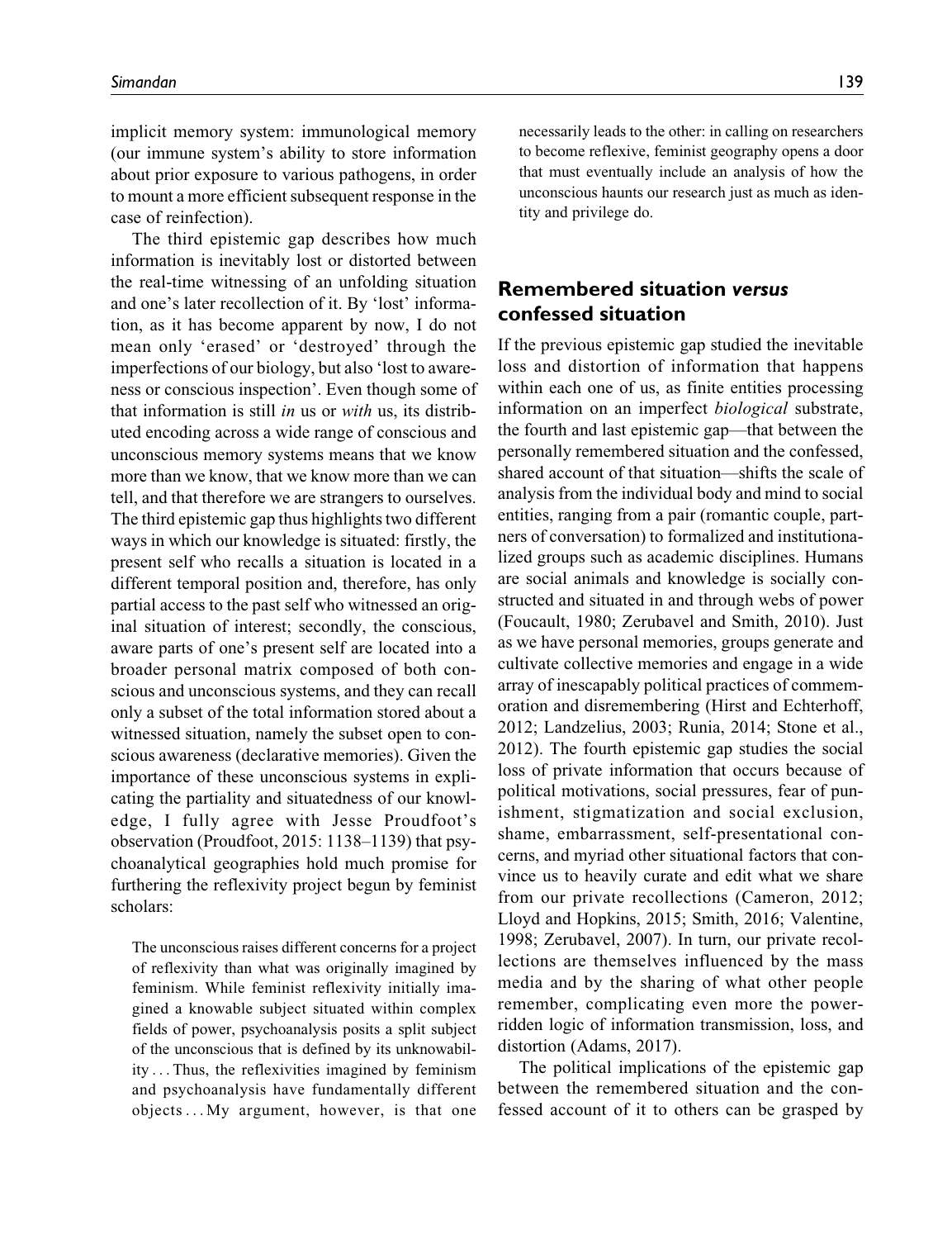delineating the two limit cases of bearing witness: silence (e.g. refusing to confess or to participate in dialogue; cf. Smith with Wright, 2018) and lying (sharing a made-up story). The truth about a given matter may be well-known to the members of a community, but none of them may be willing to bear the cost of stating it, which generates what Elisabeth Noelle-Neumann calls the spiral of silence (1984: 6–7):

The fear of isolation seems to be the force that sets the spiral of silence in motion. To run with the pack is a relatively happy state of affairs; but if you can't, because you won't share publicly in what seems to be a universally acclaimed conviction, you can at least remain silent, as a second choice, so that others can put up with you ...silence can be interpreted as agreement; that is what makes it so tempting.

The phenomenon described by Noelle-Neumann appears relatively benign; however, for a more encompassing perspective, it should be contrasted with Guantánamo Bay and other spaces of exception, where 'terrorists' are terrorized in order to break their silence, in order that they shall confess (Gregory, 2006; Hyndman and Mountz, 2007). It should also be further contrasted with the recent insidious practice of attempting to silence progressive scholars in academia under the pretense of promoting 'free speech', while actually promoting racism and colonialism (cf. Rose-Redwood et al., 2018a, for a discussion). Finally, as Janz (2018: 124) reminds us, given that listening 'is difficult to compel, hard to measure, and easy to mischaracterize', it also enables effective silencing of participants in dialogue—scholarly and otherwise—through not listening. The other limit case of confessing is lying. The epistemology and ethics of lying have generated their own literature (for a review, see Stokke, 2013). Suffice to mention here the disturbing observation that lies are integral to the reproduction of the social order. Indeed, as James March incisively notes (2007: 1080) 'the lies that support social institutions and beliefs are not resisted, but fomented by the representatives of society, who insist on and collaborate in the lies, punishing those who refuse to protect the ideal by lying'.

Human geographers have a long record of remarkable scholarship on the foregoing matters, not least because of their sensitizing to feminist, postcolonial, and poststructuralist perspectives on the politics of knowledge, on the dynamics of power in everyday settings and in research contexts, and on the contingent, negotiated processes of the social construction of knowledge (Benson and Nagar, 2006; Clement, 2019; de Leeuw and Hunt, 2018; Hesse-Biber, 2014; Rose-Redwood et al., 2018a, 2018b; Simandan, 2011d; Sin, 2003). Without necessarily identifying it as such, human geographers have explored how this fourth epistemic gap affects different people in different ways, as a function of their race, gender, social class, sexual orientation, age, and other intersecting axes of social difference: who gets to speak, what do they get to tell and to whom, and who gets listened to, are all important questions that politicize and situate the fourth gap in social arenas as diverse as family life, everyday racism and homophobia, the legal system, academia, 'the war on terror', or international development. To give just a (scholarly) example of how feminism and poststructuralism destabilize our conventional social science view of a widely used method such as oral history and interviewing, Boyle (2009: 32) points out that 'the interview is generative—co-authoring memories—rather than performing as a ventilator—neutrally bringing preexisting memories to the surface. It is at root a political practice'. Sharing an account of an event with someone requires the use of a given language as a vehicle for one's recollections. In turn, what we recall and how we recall is shaped by the language we use for giving form and coherence to those confessions (Boroditsky, 2011). Academia is a gendered and racialized field of power that is increasingly globalized and this fact compounds the problematic of language with postcolonial politics of translation and re-presentation (de Leeuw and Hunt, 2018; Husanovic, 2009; McEwan, 2003; Mills, 2009; Mullings, 1999; Said, 2000).

In contradistinction to the still widespread attention given to the gendered politics of representation, a growing body of feminist and queer scholarship has sought theoretical crossfertilizations with non-representational theories (see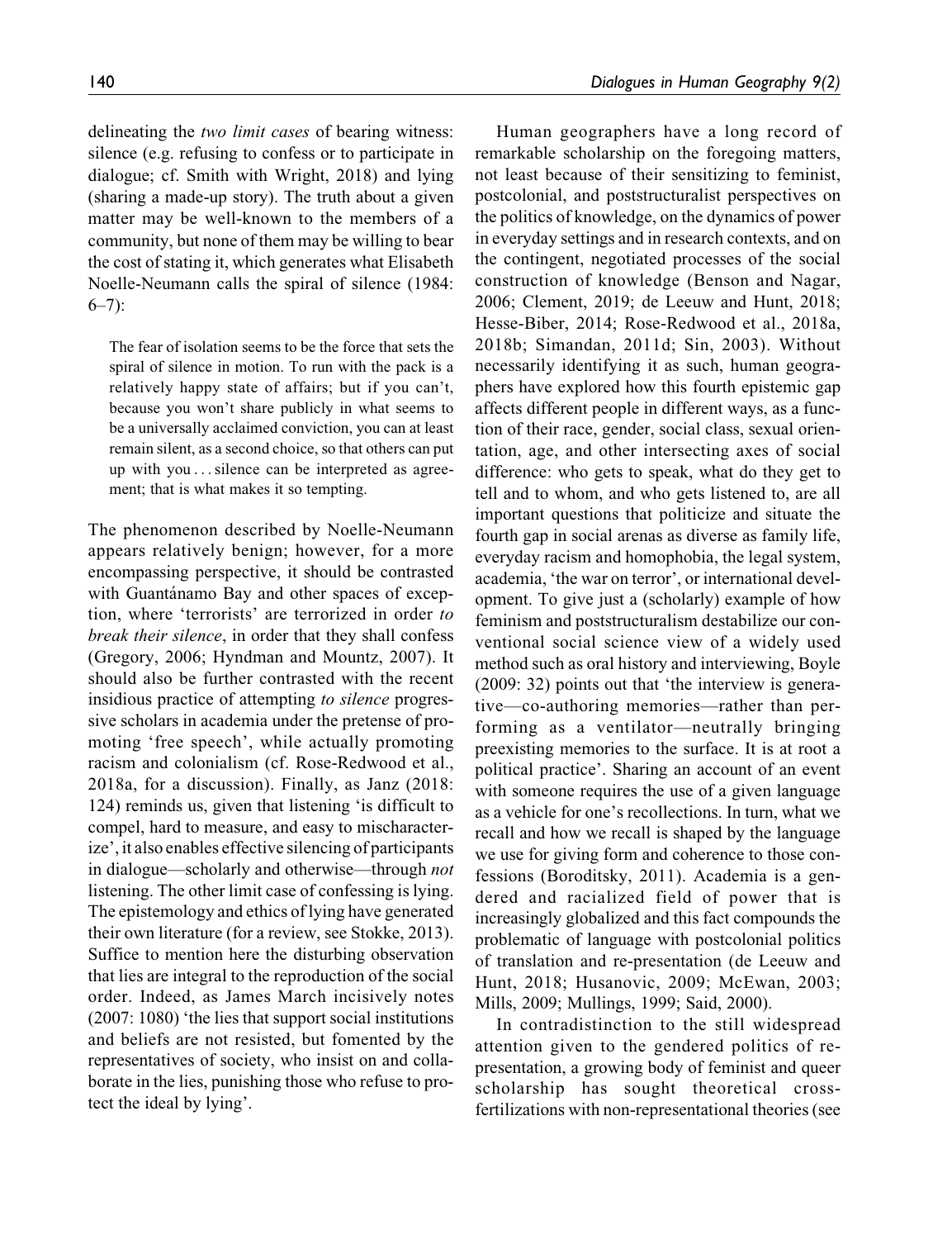Colls, 2012, for a review). This rapprochement is of direct relevance to my analysis because the problematic of situated knowledge, information loss, and positionality subtends Thrift's argument for pushing representations in the background and bringing the experience of the lived-and-performed situation to the foreground (Thrift, 2000: 53; emphasis added):

We do not consider the fact that there is more information in an experience than in an account of it. It is the account that we consider to be information. But the whole basis of such an account is information that is discarded. Only after information has been discarded can a situation become an event people can talk about. The total situation we find ourselves in at any given time is precisely one we cannot provide an account of: we can give an account of it only when it has 'collapsed' into an event through the discarding of information.

In other words, the ambition of nonrepresentational theory is to escape from the trap of the impoverished accounts of life (or the informational leftovers) we politely call 'representations' (stories, narratives, paintings, movies, photographs, academic papers) and to go where the action is, before the interesting information gets discarded, by attending to, and partaking in the embodied practices constitutive of the actually unfolding situation. Operationalizing this ambition into a distinct set of non-representational methodologies is more difficult than anticipated (Anderson and Harrison, 2010; McCormack, 2017; Vannini, 2015), not least because academia is structured around the currency of various forms of socially sanctioned representations (e.g. peer-reviewed papers).

### Conclusion

One of the frailties of cognition discussed in the foregoing is the knew-it-all-along effect, or the hindsight bias, that is, the empirically documented propensity of people to overestimate, *post hoc*, the foreseeability of an outcome ante hoc. It is tempting, as one revisits Donna Haraway's original formulation of the thesis of situated knowledge, to fall prey to this bias, by saying that her thesis was 'destined' to make a big impact in human geography. The timing was perfect and all the required ingredients were there: a distinctly spatial sensitivity, a geographical vocabulary for thinking through the possibility and privilege of knowledge, an acute awareness of the highly politicized processes of knowledge production, a concern for sociopolitical relevance (think critical geography), and an exploration of the problematic of embodiment and embodied cognition that predates nonrepresentational theory:

I am arguing for politics and epistemologies of location, positioning, and situating, where partiality and not universality is the condition of being heard to make rational knowledge claims. These are claims on people's lives. I am arguing from a view from a body, always a complex, contradictory, structuring and structured body, versus the view from above, from nowhere, from simplicity. Only the god trick is forbidden. (Haraway, 1988: 589)

Thirty years later, what more can we, human geographers and social scientists, make of the thesis of situated knowledge? How else can we trace its ramifications? How can we let it change who we are and what we do? Over the last decade, I put together my own ever-evolving and partial framework for taking heart of the situatedness of our knowledge claims and the aim of this article has been to share it with other scholars interested in this problematic. The argument put forward did not rank and discard alternative approaches, but was premised, instead, on the pragmatic reality of diversity. The same philosophy, even when it has become, supposedly, 'old news', may not 'click' into someone's mind until it is re-described, re-articulated, or re-presented in a novel configuration. To recapitulate, my politically alert, anti-humanist, and historically contextualized framework postulates that one's knowledge is inevitably incomplete and situated because information about the world always reaches us through a channel that is constituted by the aforementioned four epistemic gaps. Any theory is a constellation of epistemic strengths and weaknesses, in that it enables new ways of seeing things, while at the same time obscuring or downplaying other potential elements.

In this spirit, I would like to alert the readers to the danger $<sup>6</sup>$  of misunderstanding this framework by</sup> subconsciously identifying the four epistemic gaps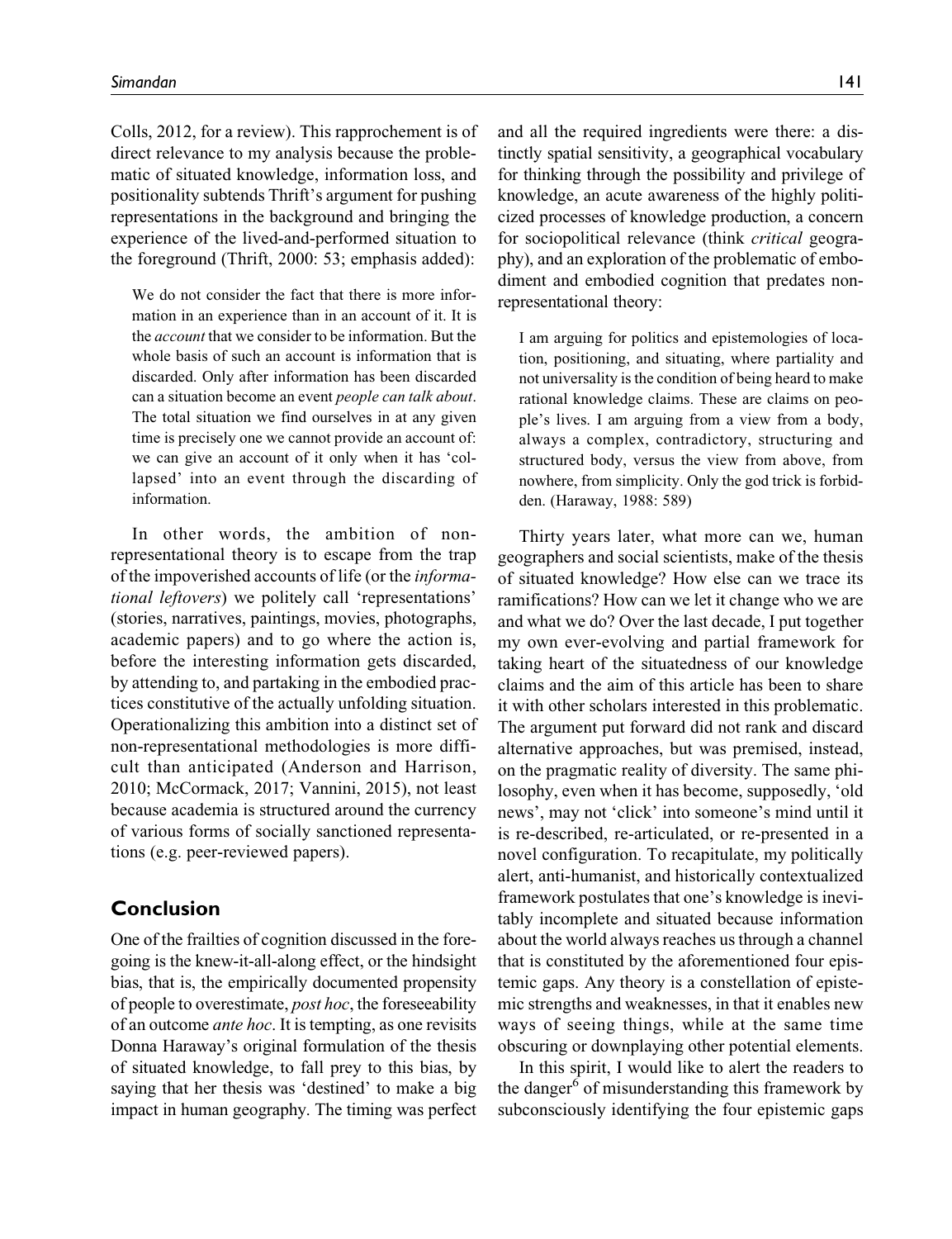with a 'deficit model', whereby universality and objectivity are ideals to which scholars hope to get as close as possible. My framework aims to help disseminate Haraway's ideas to a wider social science audience, by organizing the current amorphousness within thinking about situated knowledge into a *struc*tured analysis of the specific processes that situate and politicize our knowledge. The organized description of the four epistemic gaps does not entail the prescription that we should strive to bridge them or reduce them. Such a prescription would presuppose an endorsement of the normative status of universality and objectivity and would thereby undermine the radical political potential of Haraway's argument. Her paper celebrated 'the privilege of partial perspective' and contributed to the development of a distinctly feminist epistemology that rejected 'the deficit model' that underpins masculinist fictions of an objective and universal science. To think of positionality and situated knowledges as 'privileges' rather than 'deficits' is to be aware of how one's capacity for knowing is made possible by, and suffused with, one's specific positioning. Tracing the transmission of information in time, across the four epistemic gaps described in the present framework, may help open new vistas for embracing the (im)possibilities, uncertainties, and privileges of knowledge and for thinking through learning itself as a geographical process (Simandan, 2002, 2013). In her critique of 'transparent reflexivity' as an often used, but questionable, (early) feminist strategy for operationalizing situated knowledge, Gillian Rose (1997: 318) notes that:

These uncertainties are precisely what transparent kinds of reflexivity cannot articulate; assuming that self and context are, even if in principle only, transparently understandable seems to me to be demanding an analytical certainty that is as insidious as the universalizing certainty that so many feminists have critiqued ...In these different kinds of uncertainty lie possibilities for other strategies for situating knowledges and for other kinds of reflexivity.

### Acknowledgements

I would like to thank the anonymous reviewers and the editors Jeremy Crampton, Rob Kitchin, and Reuben RoseRedwood for their detailed suggestions on how to improve the initial manuscript.

#### Declaration of Conflicting Interests

The author(s) declared no potential conflicts of interest with respect to the research, authorship, and/or publication of this article.

#### Funding

The author(s) disclosed receipt of the following financial support for the research, authorship, and/or publication of this article: This research was funded by Insight Grant 435-2013-0161, of the Social Sciences and Humanities Research Council of Canada.

#### **Notes**

- 1. I conceive of the political not as a separate 'sphere' or 'realm' of social life, but as a dimension of social life (also, see Daley et al., 2017; Kuus, 2019). That is to say, all social phenomena, knowledge production included, are amenable to political analysis, and 'depoliticization is itself a deeply political act' (Rose-Redwood et al., 2018a: 165). As a dimension of social life, the political captures the dynamics of power relations, at a variety of temporal and spatial resolutions. Attempts at precision in defining the political thus run into the regress problem that 'power' itself is an 'essentially contested concept' (Gallie, 1956), open to multiple definitions (see Pratto, 2016).
- 2. To some extent, we become what we read: my attempt to guard against these biases notwithstanding, it was sobering to be told during the peerreview process that the language used still had strong flavors of individualism and universalism. On a more positive note, cognitive science is becoming increasingly aware of these biases and of why they are problematic (see Henrich et al., 2010; Rosenthal, 2016).
- 3. In order to neutralize the false impression that perceptual processes should be studied by relying on the scientific method alone, we need to keep in mind the concept of 'gaze' used by postcolonial scholars to capture the power-knowledge dynamics of constructing the 'other' (Gregory, 1994; Said, 1978).
- 4. For a general discussion of the tenets of antihumanism, see Weberman, 2000. For an account of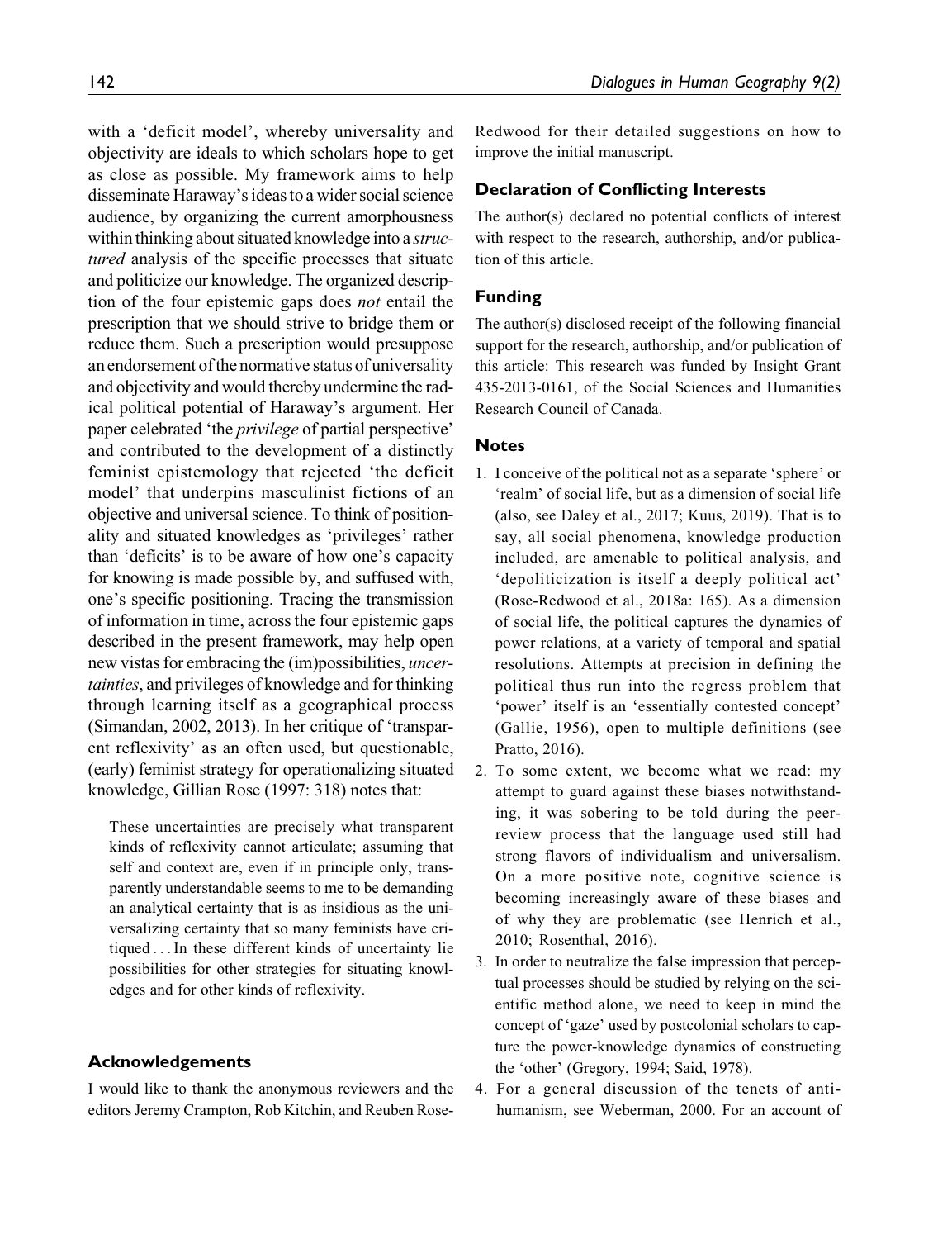Donna Haraway's anti-humanist ontology, see Gane (2006). For an explicitly anti-humanist geography of fractured subjectivities, see Simandan (2017).

- 5. As a scholar thinking through the thesis of situated knowledge, I am suspicious of the allegedly nonpolitical attempts to argue for 'proper' or 'correct' classifications, taxonomies, or typologies. For an indepth discussion of the politics of classificatory practices, see Bowker and Star (1999); also, see Stoddart (2007).
- 6. I am grateful to an anonymous reviewer for signaling to me this possible misinterpretation.

#### References

- Abbott A (2001) Time Matters: On Theory and Method. Chicago: University of Chicago Press.
- Adams PC (2017) Geographies of media and communication I: metaphysics of encounter. Progress in Human Geography 41(3): 365–374.
- Alderman DH and Inwood JF (2013) Landscapes of memory and socially just futures. In: Johnson C, Schein R, and Winders J (eds) The Wiley-Blackwell Companion to Cultural Geography. Oxford: Wiley-Blackwell, pp. 186–197.
- Allegranti B and Wyatt J (2014)Witnessing loss: a feminist material-discursive account. Qualitative Inquiry 20(4): 533–543.
- Allen B (2015) Vanishing Into Things: Knowledge in Chinese Tradition. Cambridge: Harvard University Press.
- Anderson J, Adey P, and Bevan P (2010) Positioning place: polylogic approaches to research methodology. Qualitative Research 10(5): 589–604.
- Anderson B and Harrison P (eds) (2010) Taking-Place: Non-Representational Theories and Human Geography. London: Ashgate.
- Arendt H (1973) The Origins of Totalitarianism. Boston: Houghton Mifflin Harcourt.
- Ash J and Simpson P (2016) Geography and post-phenomenology. *Progress in Human Geography* 40(1): 48–66.
- Barnett C (2018) Geography and the priority of injustice. Annals of the American Association of Geographers 108(2): 317–326.
- Bartos AE (2017) The body eating its food politics: reflections on relationalities and embodied ways of knowing. Gender, Place & Culture 24(2): 153–159.
- Benjaminsen T, Buhaug H, Grove K, et al. (2018) Political geography in the impasse. Political Geography 62: A1–A2.
- Benson K and Nagar R (2006) Collaboration as resistance? Reconsidering the processes, products, and possibilities of feminist oral history and ethnography. Gender, Place & Culture 13: 581–592.
- Benwell MC (2016) Encountering geopolitical pasts in the present: young people's everyday engagements with memory in the Falkland Islands. Transactions of the Institute of British Geographers 2(41): 121–133.
- Bilge S (2013) Intersectionality undone: Saving intersectionality from feminist intersectionality studies. Du Bois Review 10(2): 405–424.
- Billo E and Hiemstra N (2013) Mediating messiness: expanding ideas of flexibility, reflexivity, and embodiment in fieldwork. Gender, Place & Culture 20(3): 313–328.
- Blum V and Secor A (2011) Psychotopologies: closing the circuit between psychic and material space. Environment and Planning D: Society and Space 29(6): 1030–1047.
- Bondi L (2009) Teaching reflexivity: undoing or reinscribing habits of gender? Journal of Geography in Higher Education 33(3): 327–337.
- Bondi L (2014) Understanding feelings: engaging with unconscious communication and embodied knowledge. Emotion, Space and Society 10: 44–54.
- Boroditsky L (2011) How language shapes thought. Scientific American 304(2): 62–65.
- Bowker GC and Star SL (1999) Sorting Things Out: Classification and its Consequences. Cambridge: MIT Press.
- Boyle M (2009) Oral history. In: Kitchin R and Thrift N (eds) International Encyclopedia of Human Geography. Oxford: Elsevier, pp. 30–33.
- Bricker P (2006) 'David Lewis: on the plurality of worlds'. In: John S (ed) Central Works of Philosophy, Vol. 5: The Twentieth Century: Quine and After. Slough, UK: Acumen, pp. 246–267.
- Brown M and Knopp L (2008) Queering the map: the productive tensions of colliding epistemologies. Annals of the Association of American Geographers 98(1): 40–58.
- Browne K and Nash CJ (eds) (2016) Queer methods and methodologies: Intersecting queer theories and social science research, 2nd ed. London: Routledge.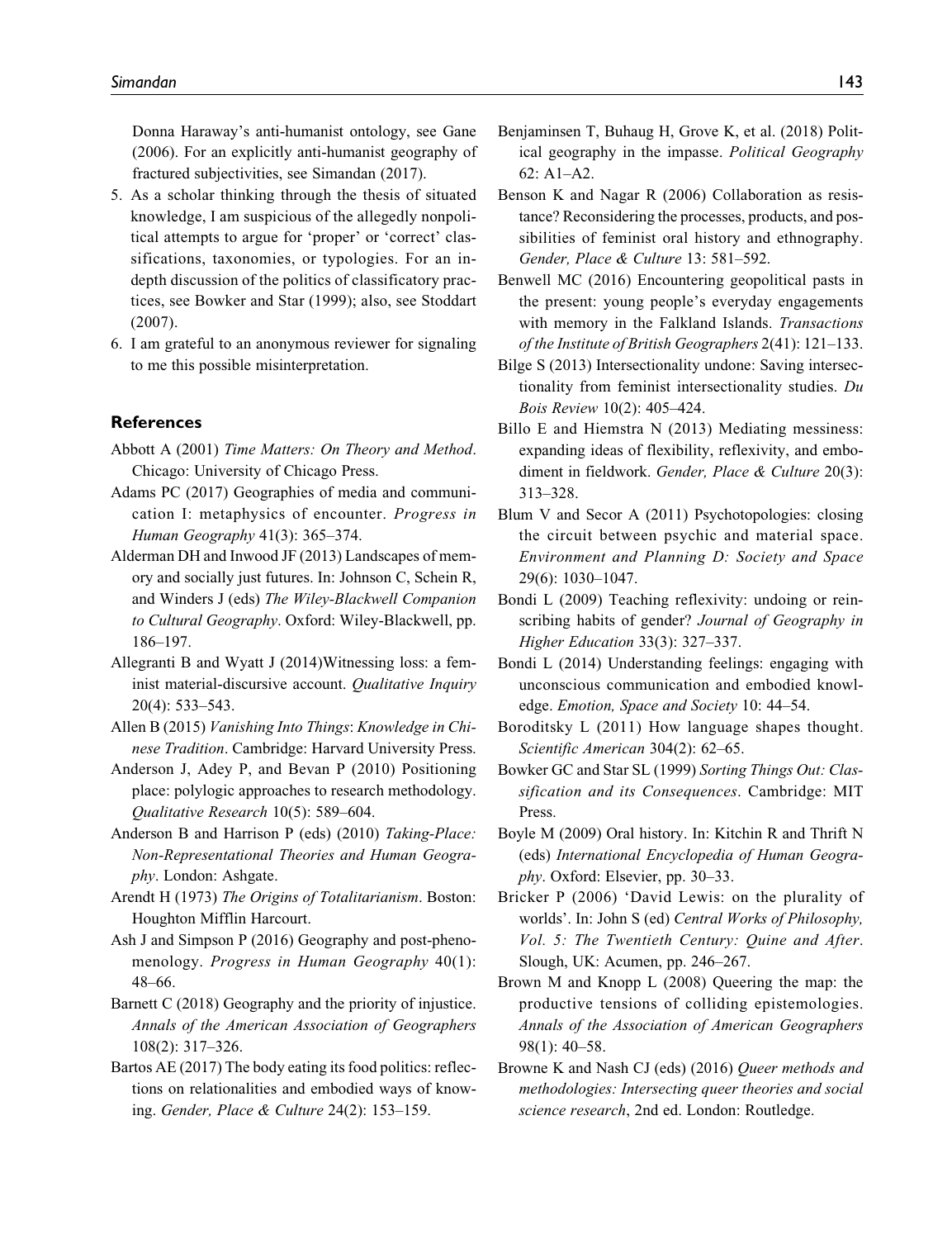- Bunge M (2006) Chasing Reality: Strife over Realism. Toronto: University of Toronto Press.
- Butcher S (2012) Embodied cognitive geographies. Progress in Human Geography 36(1): 90–110.
- Byrne K and Healy S (2006) Cooperative subjects: toward a post-fantasmatic enjoyment of the economy. Rethinking Marxism 18(2): 241–258.
- Byrne RM (2016) Counterfactual thought. Annual Review of Psychology 67: 135–157.
- Callard F (2003) The taming of psychoanalysis in geography. Social & Cultural Geography 4(3): 295–312.
- Cameron E (2012) New geographies of story and storytelling. Progress in Human Geography 36(5): 573–592.
- Capoccia G and Kelemen RD (2007) The study of critical junctures: theory, narrative, and counterfactuals in historical institutionalism. World Politics 59(03): 341–369.
- Carbin M and Edenheim S (2013) The intersectional turn in feminist theory: A dream of a common language?. European Journal of Women's Studies 20(3): 233–248.
- Clement V (2019) Beyond the sham of the emancipatory Enlightenment: rethinking the relationship of Indigenous epistemologies, knowledges, and geography through decolonizing paths. Progress in Human Geography 43(2): 276–294.
- Coddington K (2015) Feminist geographies 'beyond' gender: de-coupling feminist research and the gendered subject. Geography Compass 9(4): 214–224.
- Colls R (2012) Feminism, bodily difference and non-representational geographies. Transactions of the Institute of British Geographers 37(3): 430–445.
- Cope M (2002) Feminist epistemology in geography. In: Moss PJ (ed), Feminist Geography in Practice: Research and Methods. Oxford: Blackwell, pp. 43–56.
- Cuomo D and Massaro VA (2016) Boundary-making in feminist research: new methodologies for 'intimate insiders'. Gender, Place & Culture 23(1): 94–106.
- Daley P, McCann E, Mountz A, et al. (2017) Re-imagining politics & space: why here, why now? Environment and Planning C: Politics and Space  $35(1)$ :  $3-5$ .
- Daukas N (2017) Gender and feminist epistemology. In: Lippert-Rasmussen K, Brownlee K, and Coady D (eds) A Companion to Applied Philosophy. Oxford: Wiley-Blackwell, pp. 61–75.
- de Leeuw S and Hunt S (2018) Unsettling decolonizing geographies. Geography Compass 12(7): e12376.
- Dodgshon RA (2008) In what way is the world really flat? Debates over geographies of the moment. Environment and Planning D: Society and Space 26(2): 300–314.
- Domosh M (1991) Toward a feminist historiography of geography. Transactions of the Institute of British Geographers 16(1): 95–104.
- Dowling R, Lloyd K, and Suchet-Pearson S (2016) Qualitative methods 1: enriching the interview. Progress in Human Geography 40(5): 679–686.
- Dreyfus HL (2005) Overcoming the myth of the mental: how philosophers can profit from the phenomenology of everyday expertise. Proceedings and Addresses of the American Philosophical Association 79(2): 47–65.
- Eibach RP, Libby LK, and Gilovich TD (2003) When change in the self is mistaken for change in the world. Journal of Personality and Social Psychology 84(5): 917–931.
- Eichenbaum H (2017) Memory: organization and control. Annual Review of Psychology 68: 19–45.
- Endsley MR (1995) Toward a theory of situation awareness in dynamic systems. Human Factors: The Journal of the Human Factors and Ergonomics Society 37(1): 32–64.
- England K (2015) 'Producing feminist geographies: theory, methodologies and research strategies'. In: Stuart A and Valentine G (eds) Approaches to Human Geography, 2nd ed. Thousand Oaks: Sage, pp. 361–372.
- Faria C and Mollett S (2016) Critical feminist reflexivity and the politics of whiteness in the 'field'. Gender, Place & Culture 23(1): 79–93.
- Ferguson KE (2017) Feminist theory today. Annual Review of Political Science 20: 269–286.
- Fisher KT (2015) Positionality, subjectivity, and race in transnational and transcultural geographical research. Gender, Place & Culture 22(4): 456–473.
- Floridi L (ed) (2008) The Blackwell Guide to the Philosophy of Computing and Information. New York: John Wiley & Sons.
- Foucault M (1980) Power/Knowledge: Selected Interviews and Other Writings, 1972–1977. New York: Pantheon.
- Gallie WB (1956) Essentially contested concepts. Proceedings of the Aristotelian Society 56: 167–198.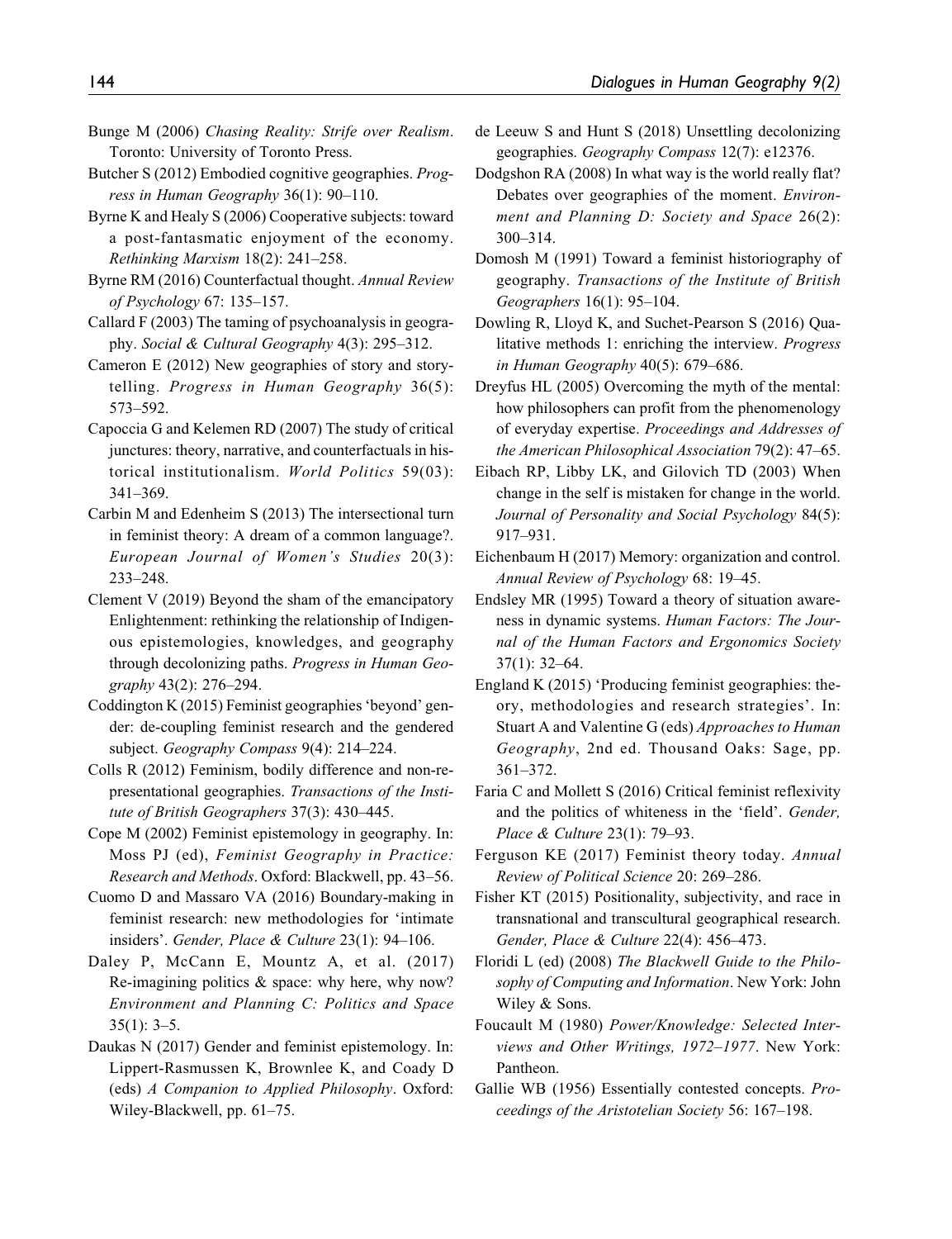- Gane N (2006) When we have never been human, what is to be done? Interview with Donna Haraway. Theory, Culture & Society 23(7–8): 135–158.
- Gardner G (2001) Unreliable memories and other contingencies: problems with biographical knowledge. Qualitative Research 1(2): 185–204.
- Gibson K (2001) Regional subjection and becoming. Environment and Planning D: Society and Space 19(6): 639–667.
- Gibson-Graham JK (1996) The End of Capitalism (as We Knew It): A Feminist Critique of Political Economy. Minneapolis: University of Minnesota Press.
- Gibson-Graham JK (2006) A Postcapitalist Politics. Minneapolis: University of Minnesota Press.
- Giroux ME, Coburn PI, Harley EM, et al. (2016) Hindsight bias and law. Zeitschrift für Psychologie 224(3): 190–203.
- Gorman-Murray A (2017) Embodied emotions in the geographies of sexualities. Tijdschrift Voor Economische En Sociale Geografie 108(3): 356–360.
- Gregory D (1994) Geographical Imaginations. Oxford: Blackwell.
- Gregory D (2006) The black flag: Guantánamo Bay and the space of exception. Geografiska Annaler: Series B, Human Geography 88(4): 405–427.
- Gregson N and Rose G (2000) Taking Butler elsewhere: performativities, spatialities and subjectivities. Environment and Planning D: Society and Space 18(4): 433–452.
- Haraway D (1988) Situated knowledges: the science question in feminism and the privilege of partial perspective. Feminist Studies 14(3): 575–599.
- Haraway D (1996) Modest witness: feminist diffractions in science studies. In: Peter G and Stump DJ (eds) The Disunity of Science: Boundaries, Contexts, and Power. Stanford: Stanford University Press, pp. 428–442.
- Harding S (1991) Whose Science? Whose Knowledge?: Thinking from Women's Lives. Ithaca: Cornell University Press.
- Healy S (2010) Traversing fantasies, activating desires: economic geography, activist research, and psychoanalytic methodology. The Professional Geographer 62(4): 496–506.
- Henrich J, Heine SJ, and Norenzayan A (2010) Most people are not WEIRD. Nature 466(7302): 29.
- Hesse-Biber S (2014) Feminist approaches to in-depth interviewing. In: Hesse-Biber S and Leavy P (eds) Feminist Research Practice: A Primer. Thousand Oaks: Sage, pp. 182–232.
- Hiemstra N (2017) Periscoping as a feminist methodological approach for researching the seemingly hidden. The Professional Geographer 69(2): 329–336.
- Hill S (2011) Memory in place. New Zealand Geographer 67: 16–20.
- Hines S (2010) Queerly situated? Exploring negotiations of trans queer subjectivities at work and within community spaces in the UK. Gender, Place & Culture 17(5): 597–613.
- Hinton P (2014) 'Situated knowledges' and new materialism(s): rethinking a politics of location. Women: A Cultural Review 25(1): 99–113.
- Hirsch M (2002) Marked by memory: feminist reflections on trauma and transmission. In: Tougaw J and Miller N (eds) Extremities: Trauma, Testimony, and Community. Urbana: University of Illinois Press, pp. 71–91.
- Hirst W and Echterhoff G (2012) Collaborative remembering and collective memory. Annual Review of Psychology 63: 55–79.
- Hoelscher S and Alderman DH (2004) Memory and place: geographies of a critical relationship. Social & Cultural Geography 5(3): 347–355.
- Hogarth RM, Lejarraga T, and Soyer E (2015) The two settings of kind and wicked learning environments. Current Directions in Psychological Science 24(5): 379–385.
- Hopkins P (2009) Women, men, positionalities and emotion: doing feminist geographies of religion. ACME: An International Journal for Critical Geographies  $8(1): 1-17.$
- Hopkins P (2017) Social geography I: intersectionality. Progress in Human Geography. OnlineFirst.
- Hopkins P (2018) Feminist geographies and intersectionality. Gender, Place & Culture 25(4): 585–590.
- Hovorka A (2018) Animal geographies II: hybridizing. Progress in Human Geography 42(3): 453–462.
- Hughes C and Lury C (2013) Re-turning feminist methodologies: from a social to an ecological epistemology. Gender and Education 25(6): 786–799.
- Husanovic J (2009) The politics of gender, witnessing, postcoloniality and trauma: Bosnian feminist trajectories. Feminist Theory 10(1): 99–119.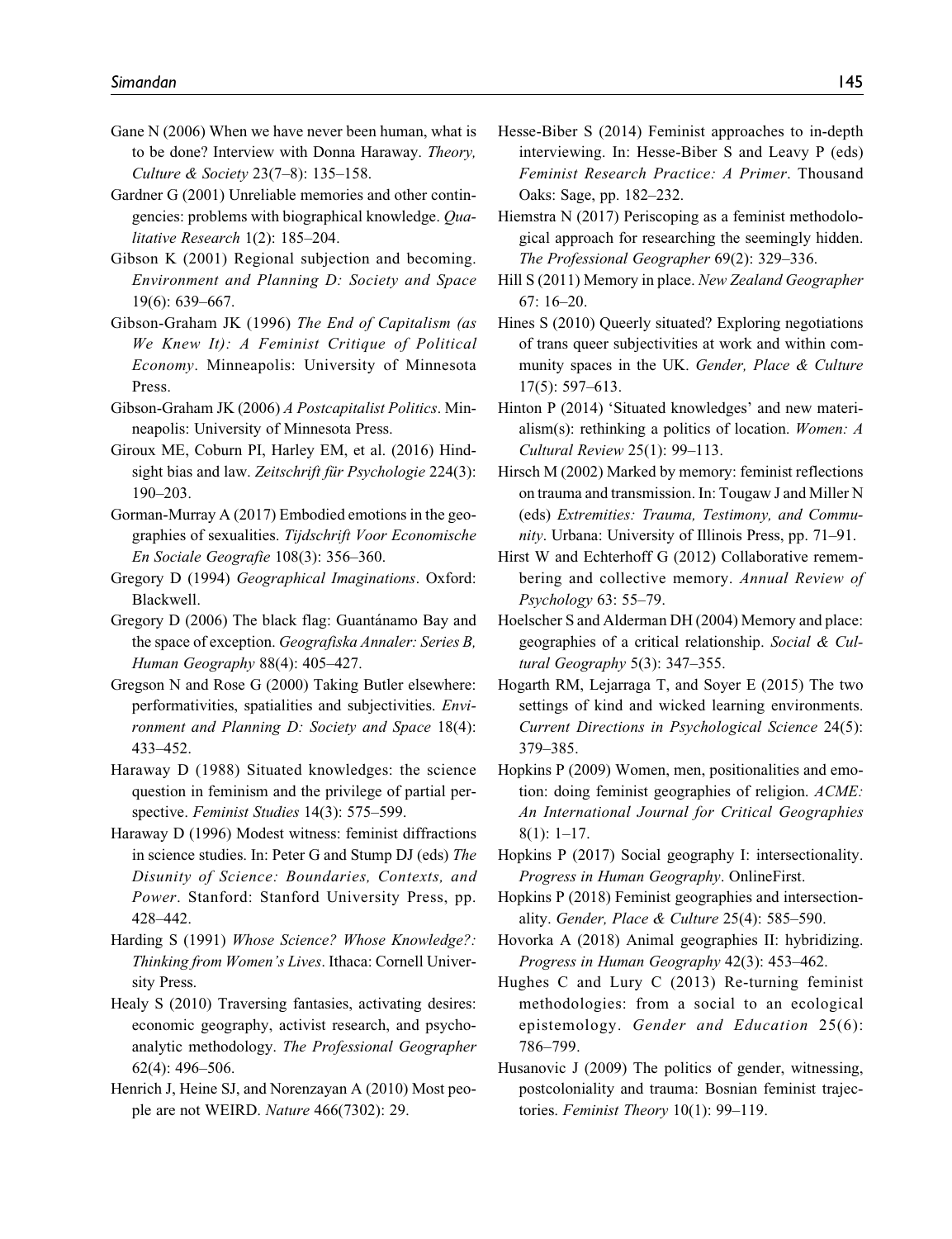- Hyndman J and Mountz A (2007) Refuge or refusal. In: Gregory D and Pred A (eds) Violent Geographies: Fear, Terror, and Political Violence. London: Routledge, pp. 77–92.
- James W (1890) The principles of psychology. Cambridge, MA: Harvard University Press.
- Janz B (2018) Dialogue and listening. Dialogues in Human Geography 8(2): 124–127.
- Jensen KB and Glasmeier AK (2010) Policy, research design and the socially situated researcher. In: Dydia D (ed), The Sage Handbook of Qualitative Geography. Thousand Oaks: Sage, pp. 82–93.
- Kahneman D (2011) Thinking, Fast and Slow. New York: Macmillan.
- Kahneman D and Miller D (2002) 'Norm theory: comparing reality to its alternatives'. In: Gilovich T, Griffin D, and Kahneman D (eds) Heuristics and Biases: The Psychology of Intuitive Judgment. Cambridge: Cambridge University Press, pp. 348–366.
- Kaspar H and Landolt S (2016) Flirting in the field: shifting positionalities and power relations in innocuous sexualisations of research encounters. Gender, Place & Culture 23(1): 107–119.
- Kingsbury P and Pile S (2016) Psychoanalytic Geographies. London: Routledge.
- Kitchin R (2016) The ethics of smart cities and urban science. Philosophical Transactions of the Royal Society A 374(2083): 1–15.
- Koch AK and Nafziger J (2016) Goals and bracketing under mental accounting. Journal of Economic Theory 162: 305–351.
- Kohl E and McCutcheon P (2015) Kitchen table reflexivity: negotiating positionality through everyday talk. Gender, Place & Culture 22(6): 747–763.
- Kuus M (2019) Political geography I: agency. Progress in Human Geography 43(1): 163–171.
- Kwan MP (2004) Beyond difference: from canonical geography to hybrid geographies. Annals of the Association of American Geographers 94(4): 756–763.
- Landzelius M (2003) Commemorative dis(re)membering: erasing heritage, spatializing disinheritance. Environment and Planning D: Society and Space 21(2): 195–221.
- Legg S (2007) Reviewing geographies of memory/forgetting. Environment and Planning A 39(2): 456–466.
- Lewis D (1986) On the Plurality of Worlds. Oxford: Blackwell.
- Lloyd J and Hopkins P (2015) Using interviews to research body size: methodological and ethical considerations. Area 47(3): 305–310.
- Longhurst R and Johnston L (2014) Bodies, gender, place and culture: 21 years on. Gender, Place & Culture 21(3): 267–278.
- Lorini E and Castelfranchi C (2007) The cognitive structure of surprise: looking for basic principles. Topoi 26(1): 133–149.
- McCormack D (2017) The circumstances of post-phenomenological life worlds. Transactions of the Institute of British Geographers 42(1): 2–13.
- McDowell L (2014) Border crossings: reflections on women's lives in twentieth-century Britain. Gender, Place & Culture 21(2): 152–173.
- McEwan C (2003) Building a postcolonial archive? Gender, collective memory and citizenship in post-apartheid South Africa. Journal of Southern African Studies 29(3): 739–757.
- March JG (1994) Primer on Decision Making: How Decisions Happen. New York: Simon and Schuster.
- March JG (2007) Ibsen, ideals, and the subornation of lies. Organization Studies 28(8): 1277–1285.
- March JG (2011) The Ambiguities of Experience. Ithaca: Cornell University Press.
- Martin R and Sunley P (2015) Towards a developmental turn in evolutionary economic geography? Regional Studies 49(5): 712–732.
- Mikkola M (2015) Doing ontology and doing justice: what feminist philosophy can teach us about meta-metaphysics. Inquiry 58(7–8): 780–805.
- Millington JD and Wainwright J (2016) Mixed qualitative-simulation methods: understanding geography through thick and thin. Progress in Human Geography 41(1): 68–88.
- Mills S (2009) Gender and Colonial Space. Oxford: Oxford University Press.
- Moser S (2008) Personality: a new positionality? Area 40(3): 383–392.
- Moss P and Donovan C (eds) (2017) Writing Intimacy into Feminist Geography. London: Routledge.
- Mukherjee S (2017) Troubling positionality: politics of 'studying up' in transnational contexts. The Professional Geographer 69(2): 291–298.
- Mullings B (1999) Insider or outsider, both or neither: some dilemmas of interviewing in a cross-cultural setting. Geoforum 30(4): 337–350.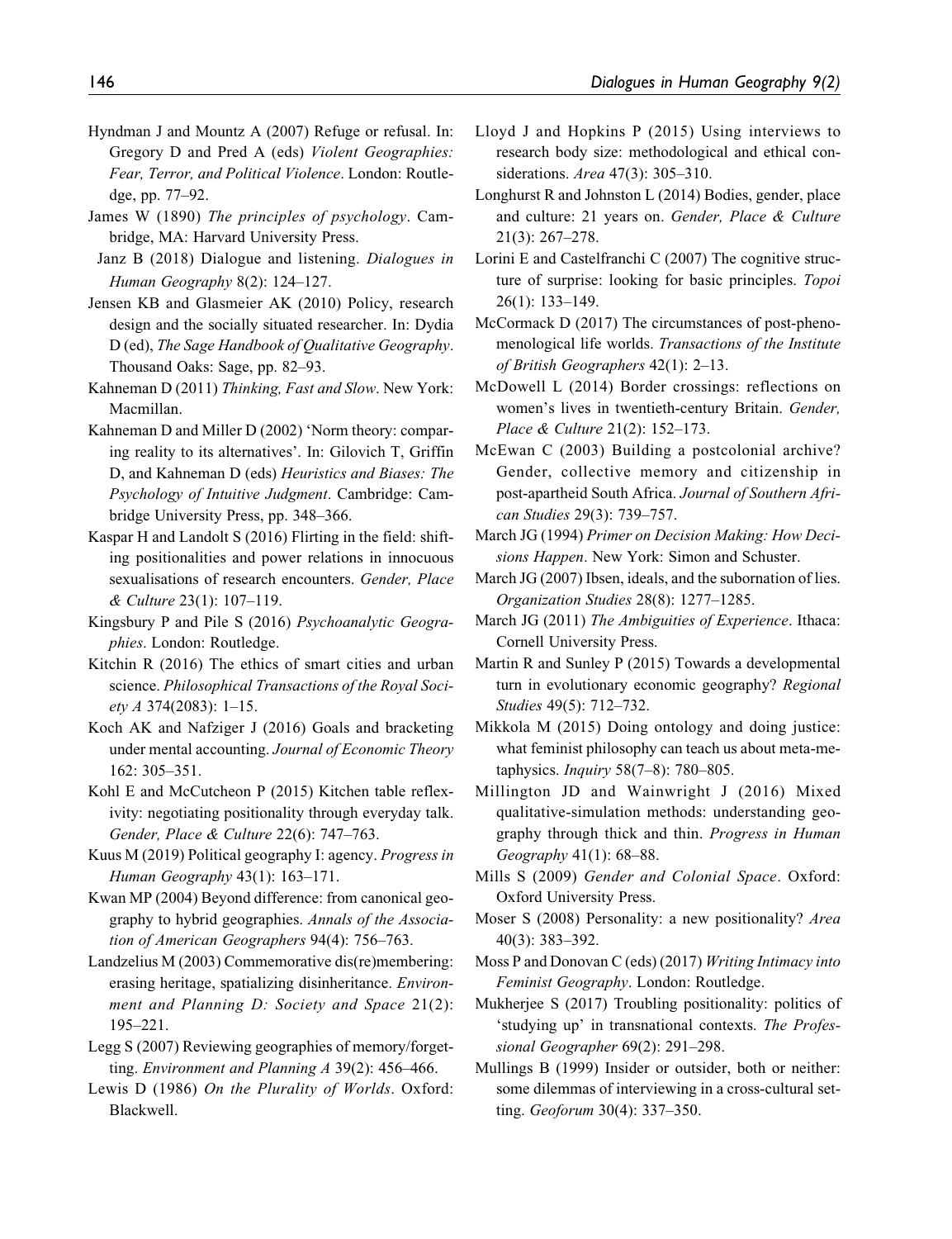- Muzaini H (2015) On the matter of forgetting and 'memory returns'. Transactions of the Institute of British Geographers 40(1): 102–112.
- Nagar R and Geiger S (2007) Reflexivity and positionality in feminist fieldwork revisited. In: Tickell A, Sheppard E, Peck J, and Barnes T (eds) Politics and Practice in Economic Geography. Thousand Oaks: Sage, pp. 267–278.
- Nagel T (1986) The View from Nowhere. Oxford: Oxford University Press.
- Nash JC (2017) Intersectionality and its discontents. American Quarterly 69(1): 117–129.
- Nelson L (1999) Bodies (and spaces) do matter: the limits of performativity. Gender, Place & Culture 6(4): 331–353.
- Nightingale AJ (2016) Adaptive scholarship and situated knowledges? Hybrid methodologies and plural epistemologies in climate change adaptation research. Area 48(1): 41–47.
- Noelle-Neumann E (1984) The Spiral of Silence: Public Opinion—Our Social Skin. Chicago: The University of Chicago Press.
- Nunn N (2017) Emotional and relational approaches to masculine knowledge. Social & Cultural Geography 18(3): 354–370.
- Olson E (2013) Gender and geopolitics in 'secular time'. Area 45(2): 148–154.
- Olson E (2016) Geography and ethics II: emotions and morality. *Progress in Human Geography* 40(6): 830–838.
- Olson E (2018) Geography and ethics III: whither the next moral turn? Progress in Human Geography 42(6): 937–948.
- Olson E and Sayer A (2009) Radical geography and its critical standpoints: embracing the normative. Antipode 41(1): 180–198.
- Parfit D (1984) Reasons and Persons. Oxford: Oxford University Press.
- Pavlovskaya M and St. Martin K (2007) Feminism and geographic information systems: from a missing object to a mapping subject. Geography Compass 1(3): 583–606.
- Peake LJ (2015) The Suzanne Mackenzie Memorial Lecture: rethinking the politics of feminist knowledge production in Anglo-American geography. The Canadian Geographer 59(3): 257–266.
- Polanyi M (1966) The Tacit Dimension. London: Routledge.
- Pratto F (2016) On power and empowerment. British Journal of Social Psychology 55(1): 1–20.
- Pronin E, Gilovich T, and Ross L (2004) Objectivity in the eye of the beholder: divergent perceptions of bias in self versus others. Psychological Review 111(3): 781–799.
- Proudfoot J (2015) Anxiety and phantasy in the field: the position of the unconscious in ethnographic research. Environment and Planning D: Society and Space 33(6): 1135–1152.
- Pykett J (2018) Geography and neuroscience: critical engagements with geography's 'neural turn'. Transactions of the Institute of British Geographers 43(2): 154–169.
- Reed SK (2016) A taxonomic analysis of abstraction. Perspectives on Psychological Science 11(6): 817–837.
- Rescher N (2009) Ignorance (On the Wider Implications of Deficient Knowledge). Pittsburgh: University of Pittsburgh Press.
- Roelvink G, Martin KS, and Gibson-Graham JK (eds) (2015) Making Other Worlds Possible: Performing Diverse Economies. Minneapolis: University of Minnesota Press.
- Rose G (1997) Situating knowledges: positionality, reflexivities and other tactics. Progress in Human Geography 21(3): 305–320.
- Rose G (1999) Performing space. In: Massey D, Allen J, and Sarre P (eds) Human Geography Today. Cambridge: Polity Press, pp. 247–259.
- Rosenthal L (2016) Incorporating intersectionality into psychology: an opportunity to promote social justice and equity. American Psychologist 71(6): 474–485.
- Rose-Redwood R and Glass M (2014) Geographies of performativity. In: Glass M and Rose-Redwood R (eds) Performativity, Politics, and the Production of Social Space. New York: Routledge, pp. 1–34.
- Rose-Redwood R, Kitchin R, Rickards L, et al. (2018a) The uneven terrain of dialogical encounters and the spatial politics of listening. Dialogues in Human Geography 8(2): 160–167.
- Rose-Redwood R, Kitchin R, Rickards L, et al. (2018b) The possibilities and limits to dialogue. Dialogues in Human Geography 8(2): 109–123.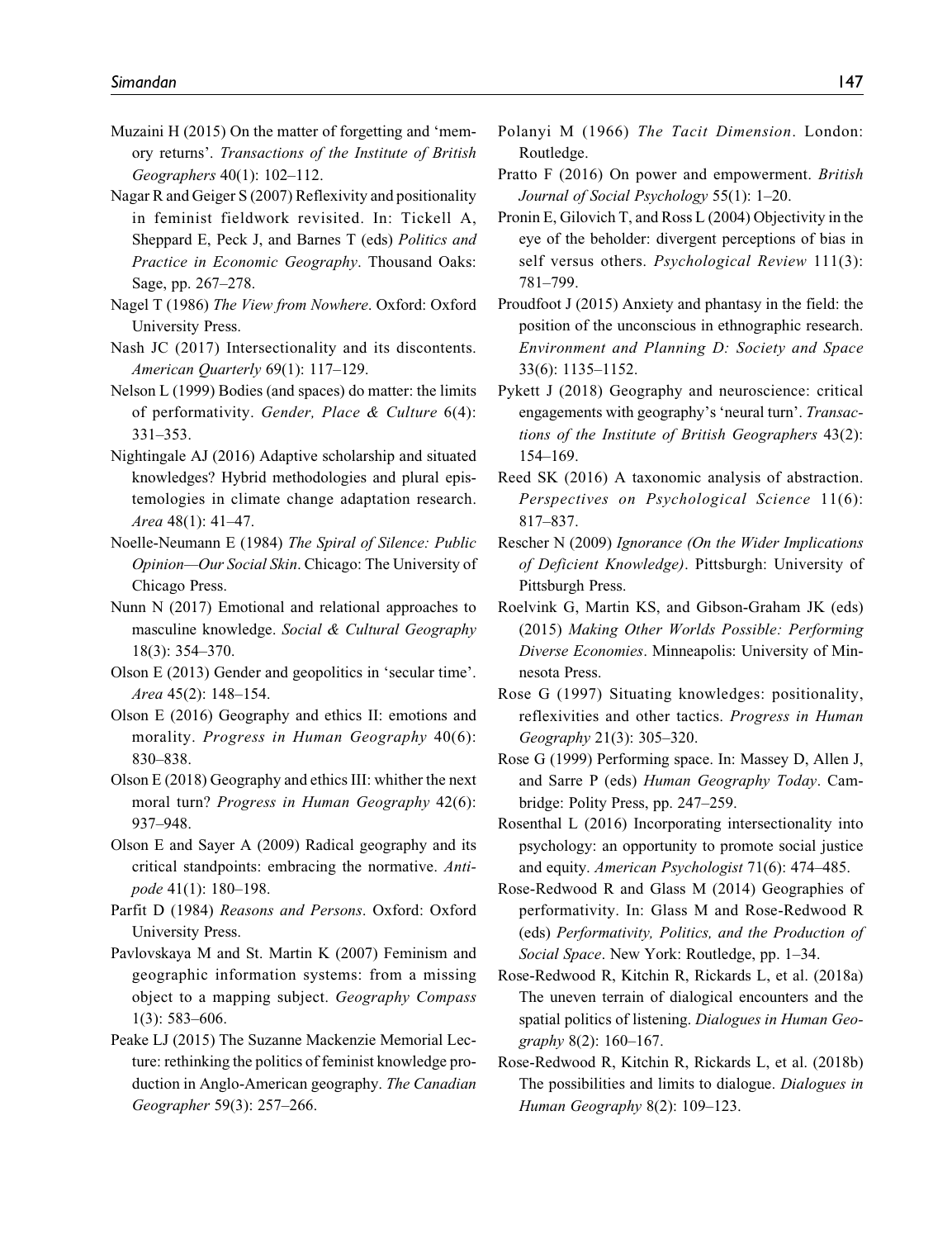- Runia E (2014) Moved by the Past: Discontinuity and Historical Mutation. New York: Columbia University Press.
- Said EW (1978) Orientalism. New York: Vintage.
- Said EW (2000) Invention, memory, and place. Critical Inquiry 26(2): 175–192.
- Sidaway JD (2000) Recontextualising positionality: geographical research and academic fields of power. Antipode 32(3): 260–270.
- Simandan D (2002) On what it takes to be a good geographer. Area 34(3): 284–293.
- Simandan D (2010) Beware of contingency. Environment and Planning D: Society and Space 28(3): 388–396.
- Simandan D (2011a) Kinds of environments—a framework for reflecting on the possible contours of a better world. The Canadian Geographer/Le Geographe canadien 55(3): 383–386.
- Simandan D (2011b) The wise stance in human geography. Transactions of the Institute of British Geographers 36(2): 188–192.
- Simandan D (2011c) Making sense of place through multiple memory systems. New Zealand Geographer 67(1): 21–24.
- Simandan D (2011d) Is engaged pluralism the best way ahead for economic geography? Commentary on Barnes and Sheppard (2009). Progress in Human Geography 35(4): 568–572.
- Simandan D (2012) Options for moving beyond the canonical model of regional path dependence. International Journal of Urban and Regional Research 36(1): 172–178.
- Simandan D (2013) Introduction: learning as a geographical process. The Professional Geographer 65(3): 363–368.
- Simandan D (2016) Proximity, subjectivity, and space: rethinking distance in human geography. Geoforum 75: 249–252.
- Simandan D (2017) Demonic geographies. Area 49(4): 503–509.
- Simandan D (2018a) Competition, contingency, and destabilization in urban assemblages and actor-networks. Urban Geography 39(5): 655–666.
- Simandan D (2018b) Wisdom and foresight in Chinese thought: sensing the immediate future. Journal of Futures Studies 22(3): 35–50.
- Simandan D (2018c) Being surprised and surprising ourselves: a geography of personal and social change.

Progress in Human Geography, OnlineFirst, pp. 1–20, DOI: 10.1177/0309132518810431

- Simandan D (2019) Competition, delays, and coevolution in markets and politics. Geoforum, vol. 98, pp. 15–24. <https://doi.org/10.1016/j.geoforum.2018.09.014>
- Simon HA (1996) The Sciences of the Artificial. Cambridge: MIT Press.
- Sin CH (2003) Interviewing in 'place': the socio-spatial construction of interview data. Area 35(3): 305–312.
- Smith S (2016) Intimacy and angst in the field. Gender, Place & Culture 23(1): 134–146.
- Soifer HD (2012) The causal logic of critical junctures. Comparative Political Studies 45(12): 1572–1597.
- Squire LR and Dede AJ (2015) Conscious and unconscious memory systems. Cold Spring Harbor Perspectives in Biology 7(3): 1–15.
- Stoddart MC (2007) Ideology, hegemony, discourse: a critical review of theories of knowledge and power. Social Thought & Research 28: 191–225.
- Stoetzler M and Yuval-Davis N (2002) Standpoint theory, situated knowledge and the situated imagination. Feminist theory 3(3): 315–333.
- Stokke A (2013) Lying, deceiving, and misleading. Philosophy Compass 8(4): 348–359.
- Stone CB, Coman A, Brown AD, et al. (2012) Toward a science of silence: the consequences of leaving a memory unsaid. Perspectives on Psychological Science 7(1): 39–53.
- Sumartojo S (2016) Commemorative atmospheres: memorial sites, collective events and the experience of national identity. Transactions of the Institute of British Geographers 41(4): 541–553.
- Tetlock P (2005) Expert Political Judgment: How Good Is It? How Can We Know? Princeton: Princeton University Press.
- Thrift N (2000) Still life in nearly present time: the object of nature. *Body & Society*  $6(3-4)$ : 34-57.
- Valentine G (1998) 'Sticks and stones may break my bones': a personal geography of harassment. Antipode 30(4): 305–332.
- Vannini P (ed) (2015) Non-Representational Methodologies: Re-Envisioning Research. London: Routledge.
- Walmsley J (2008) Methodological situatedness; or, DEEDS worth doing and pursuing. Cognitive Systems Research 9(1): 150–159.